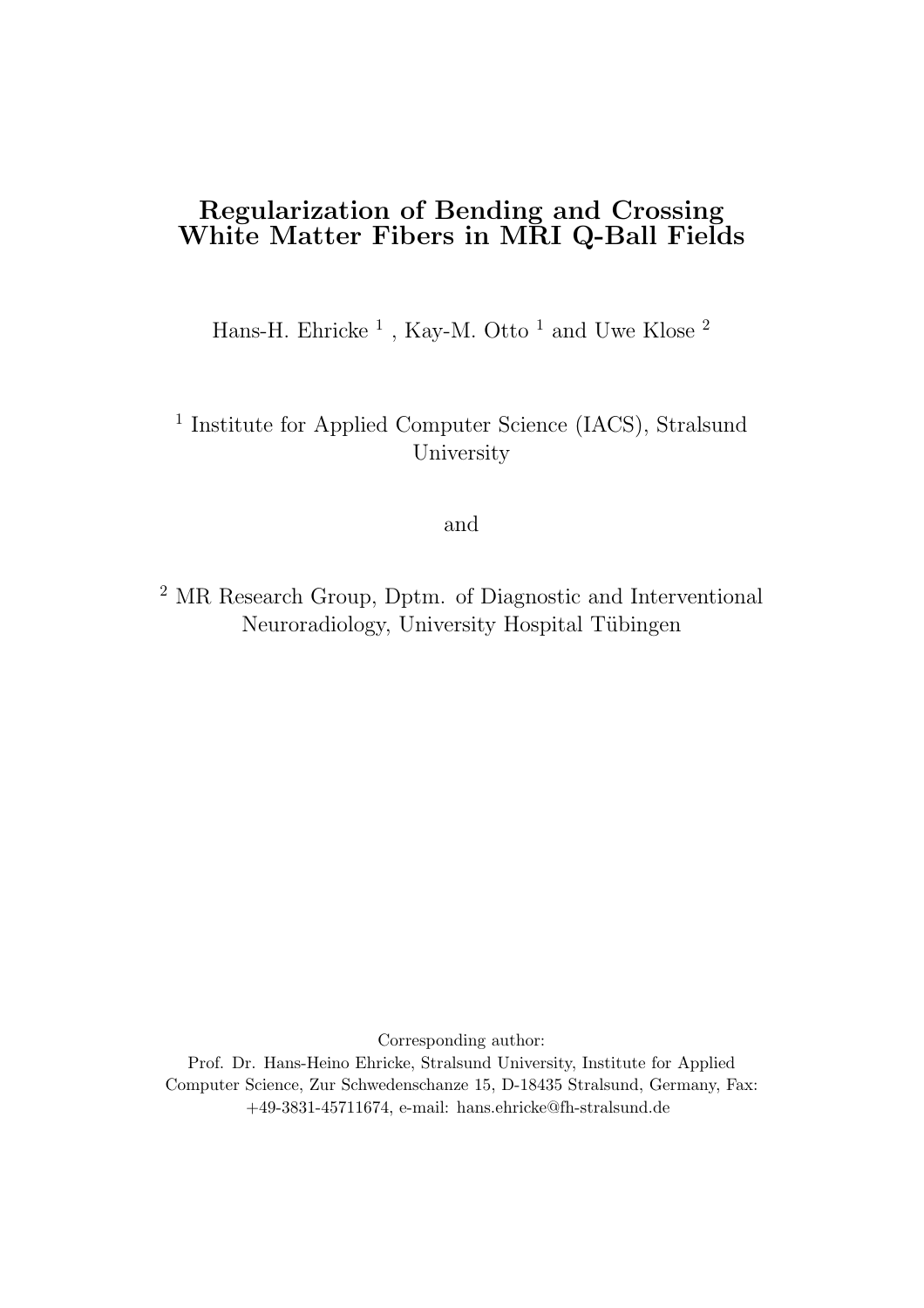#### Abstract

In diffusion MRI with high angular diffusion imaging (HARDI) a set of techniques has become available that allows better acquisition and representation of multi-directional diffusion profiles, e.g., in voxels with crossing, branching, and kissing fibers. The poor spatial resolution and low signal-to-noise ratio of the data, particularly when acquired under clinical conditions, prevent tractography algorithms from reliably reconstructing complex white matter structures. With conebeam regularization (CB-REG) an inter-voxel smoothing approach has been described which in this paper is refined and adapted to fibers with subvoxel bending. By introducing the concept of asymmetric orientation distribution functions (aODFs) we are able to sharpen diffusion profiles of bending fibers and estimate subvoxel curvature. We also propose a deterministic fiber-tracking algorithm that exploits the enhanced resolution of asymmetric ODFs. The approach is evaluated quantitatively and compared with state-of-the-art noise-supression techniques in a study with a biological diffusion phantom. Moreover, we present results from an in-vivo study in which we demonstrate the method's ability to optimize tractography of bending fiber pathways of optic radiation.

Keywords: Diffusion MRI, Q-Ball Imaging (QBI), tractography, regularization, noise-supression, signal processing, optic radiation

## 1 Introduction

In diffusion magnetic resonance imaging (diffusion MRI), only a few methods have found their way into the clinical routine despite the continuous efforts of the scientific community. Diffusion tensor imaging (DTI) and deterministic streamline tracking are two such methods. In DTI the diffusion behavior of water molecules is described by a tensor with three eigenvectors and corresponding eigenvalues. Usually, the principal eigenvector is used as an estimate of a fiber's orientation. Streamline fiber-tracking approaches based on DTI have been proven to yield good results in the reconstruction of dominant fiber structures within brain white matter. The DTI method is less reliable for the delineation of more complex white matter structures, such as kissing, crossing, or branching fibers, which represent more than 30 percent of white matter tissue, as stated in [?]. In these situations, the single-tensor model with three orthogonal direction vectors is too simple to describe the diffusion behavior within a voxel. Due to the spatial resolution of diffusion MRI on the order of 2-3 mm, a voxel usually contains a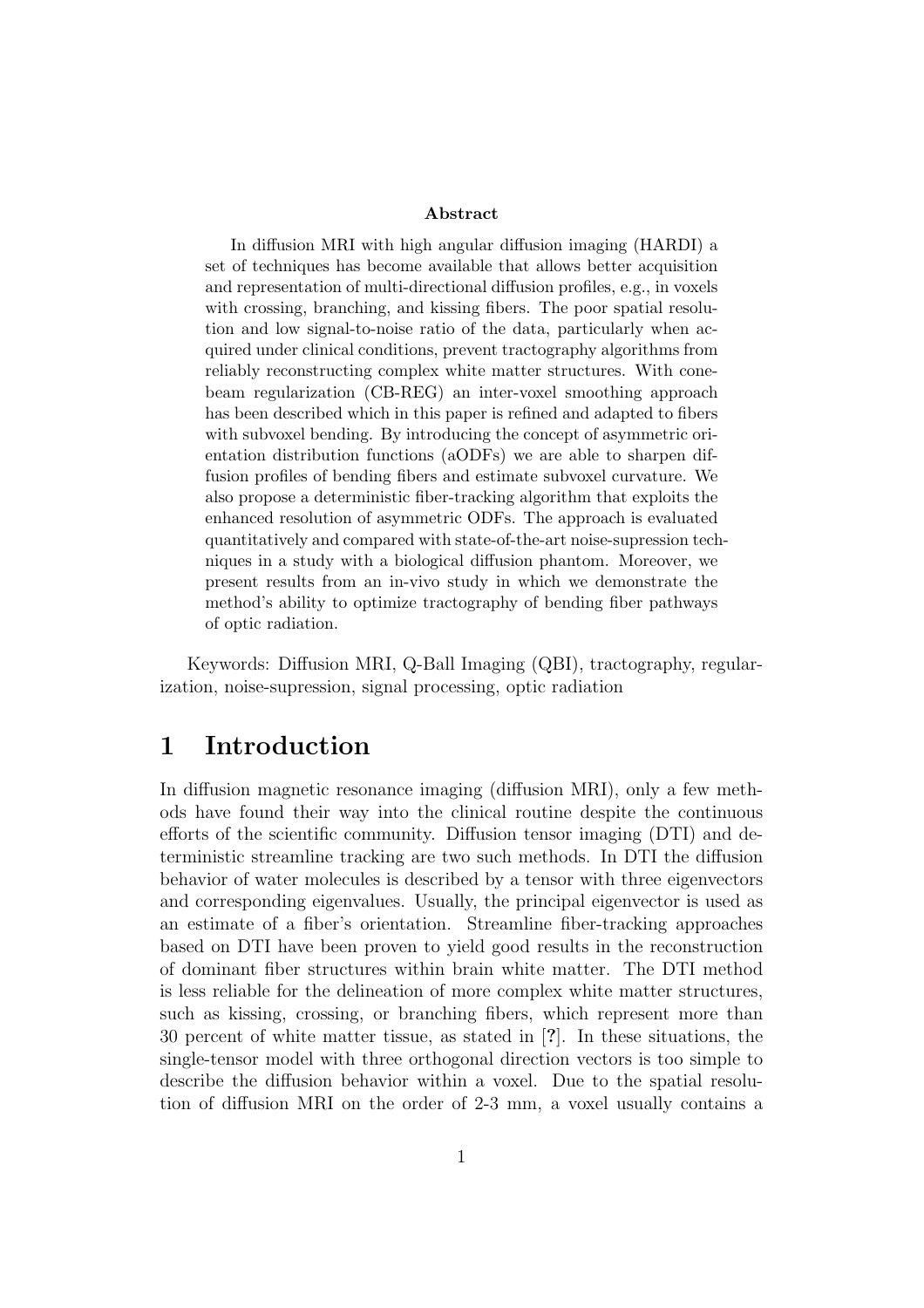bunch of axons from one or more fiber bundles. Therefore, acquisition, reconstruction and post-processing techniques are needed that are capable of considering multiple fiber orientations within a voxel. By sampling a 3D grid, e.g., with diffusion spectrum imaging (DSI) [?], the probability density function of particle diffusion displacement may be reconstructed. However, long acquisition times prevent clinical application of this method. Another method is high angular resolution diffusion imaging (HARDI), which uses a huge number of evenly spaced gradient directions to sample a spherical shell. With q-ball imaging (QBI) a model-free reconstruction of an orientation distribution function (ODF) from the HARDI signal is performed [?]. Other reconstruction approaches are spherical deconvolution [?, ?] and generalized DTI [?], both of which are model-dependent. Methods which may successfully be applied to diffusion data with relatively low angular resolution are super-resolved spherical deconvolution [?] and persistant angular structure MRI [?]. Another promising approach to the detection of multiple fiber directions is usage of multi-tensor models [?, ?, ?, ?, ?, ?].

All methods mentioned above are basically capable of resolving multiple fiber orientations within a voxel, but the results very much depend on various factors, such as signal-to-noise ratio (SNR), fiber crossing angles and volume fractions of nondominant fibers. Most of the techniques share the drawbacks of time-consuming acquisition protocols and high susceptibility to artifacts (e.g., resulting from eddy currents or motion shift), and especially to noise. This is true also for QBI, on which we focus in this paper. In order to enhance the method's clinical practicality, noise suppression and direction field regularization techniques are needed that optimize the sharpness of the reconstructed diffusion profile prior to tracking. While intravoxel noise suppression schemes are state of the art in QBI, only a few approaches have been proposed for regional filtering taking into account the local voxel neighborhood [?] [?]. Cone-beam regularization (CB-REG) represents a straightforward yet effective method that allows sharpening of diffusion profiles by a filter scheme using samples from a local voxel neighborhood [?]. Initial results have demonstrated the method's ability to enhance tracking of nondominant fiber pathways through crossing regions. However, the CB-REG algorithm has the tendency to straighten fiber pathways and waits for a more accurate evaluation. In this paper, we address these problems by presenting algorithmic innovations together with quantitative and qualitative evaluation results.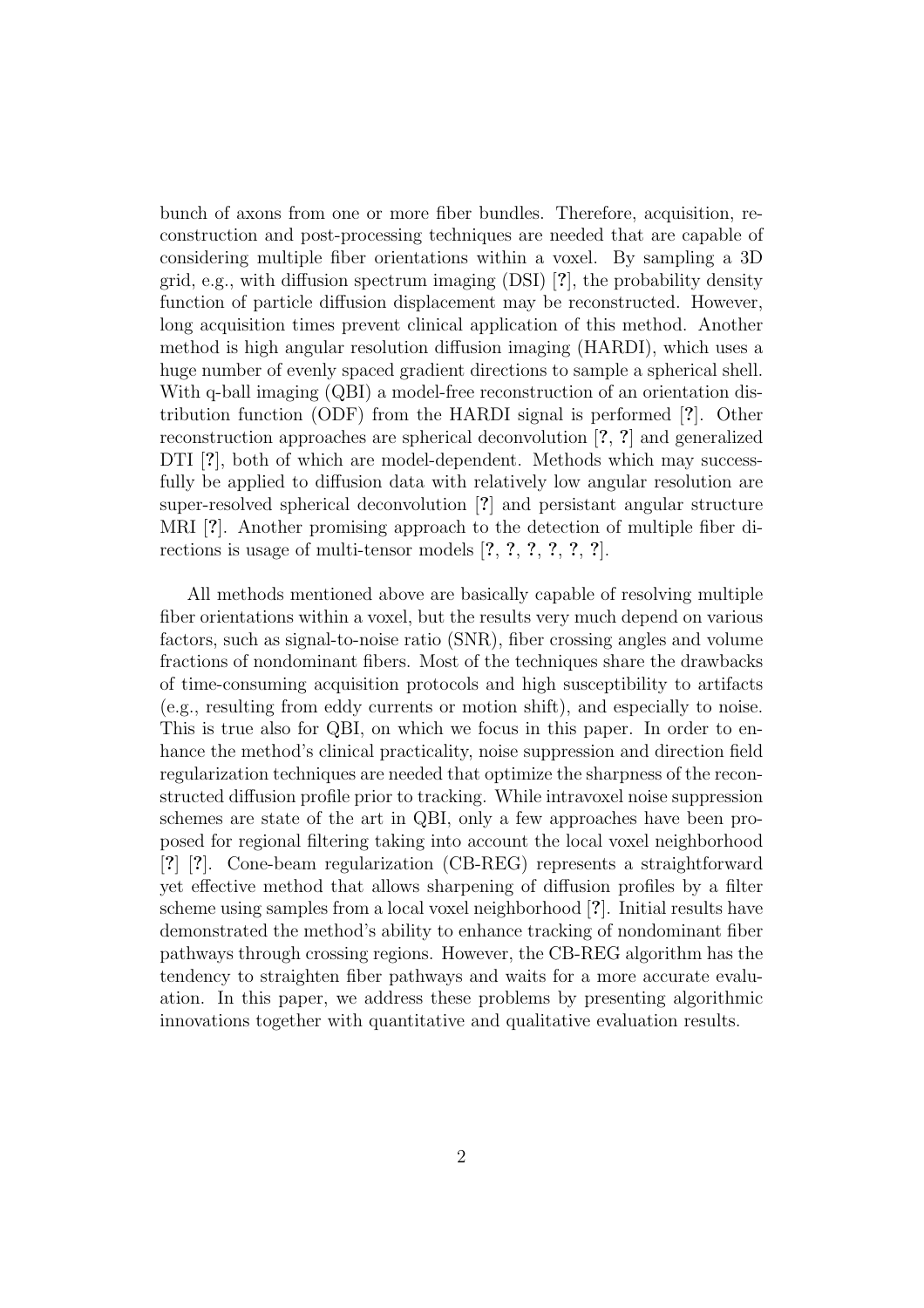### 2 Theory

As explained above, QBI is a model-independent reconstruction of the HARDI signal, leading to a diffusion orientation distribution function (ODF). The ODF reconstruction is performed by the application of a Funk-Radon transform (FRT) using either spherical radial basis functions (sRBF) [?] or spherical harmonics [?, ?]. An ODF for a voxel at a discrete position  $(x_i, y_i, z_i)$  in 3D space may be imagined as a projection of diffusion probabilities  $p_{ij}$  onto the surface of a unit sphere constructed around that voxel. Each diffusion probability  $p_{ij}$  corresponds to a discrete reconstruction point  $r_j$  on the unit sphere surface, which can be defined by azimuthal/inclination angles  $(\phi_j, v_j)$ . For each of the reconstructed surface points  $r_j$ , its ODF value  $p_{ij}$  describes the diffusion probability in direction  $\overline{r_j}$  given by the unit vector from the sphere's center to the surface point. Thus, we can describe an ODF as a discrete functional:

$$
\Psi_i(r_j) = p_{ij} \tag{1}
$$

For reasons of symmetry, it is sufficient to distribute the data points  $r_i$  on a hemisphere:  $\phi \in [0..2\pi], v \in [0..\pi]$ . However, our regularization of the algorithm will lead to asymmetric ODFs (aODFs) with a distribution of data points on the full sphere.

If we use the probability value  $p_{ij}$  as a distance parameter describing the distance of the data point from the voxel center, we can transform the sphere model into a model of more complex shape, geometrically revealing the angular diffusion profile (Fig. 1a). In Fig. 1 color coding was used to illustrate diffusion directions (red: left-right, green: anteroposterior, blue: superiorinferior). The sharpness of this geometric representation is enhanced by normalization to the minimum-to-maximum signal interval, thus producing a min-max normalized ODF (Fig. 1b). However, the SNR of the ODF is typically quite low due to the restrictions of the imaging method. Therefore, an ODF may be smoothed locally by applying a spherical convolution matrix [?]. The kernel width defines the extent of a data point's neighborhood on the sphere, in which samples contribute to smoothing (Fig. 1c). Another approach of local smoothing is the application of the Laplace-Beltrami operator in the framework of a spherical harmonics approximation, thus reducing the influence of higher-order terms due to noise [?]. Especially in low-anisotropy regions of crossing and branching fibers, local smoothing is to be applied with great caution because it may suppress important details, e.g., signals originating from nondominant fibers.

Over the last five years, a variety of authors have proposed novel HARDI-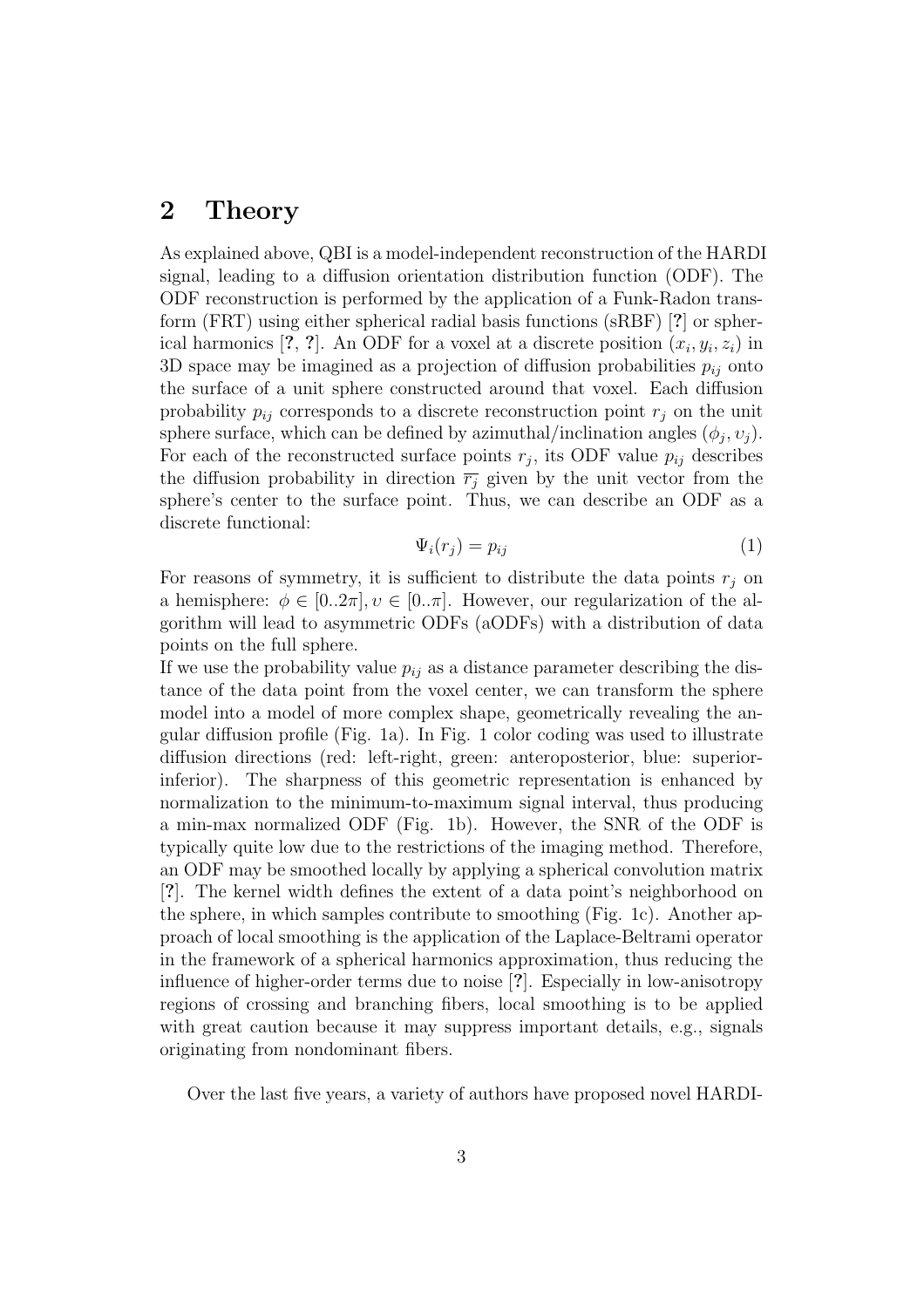based approaches that pursue the idea of tracing pathways through areas of low diffusion anisotropy and thus allow tracking of non-dominant pathways through crossing regions. Many of these techniques focus on tracking algorithms. Both multiple-orientation deterministic methods and highly sophisticated and computationally more expensive probabilistic techniques [?, ?, ?, ?, ?] have been designed. It has been demonstrated that these novel techniques could improve results, when applied to the delineation of specific brain regions with more complex white matter populations. Nevertheless, we are far from having a general solution that would be clinically applicable.

## 3 Methods

### 3.1 Diffusion MRI Regularization

In image processing, regularization techniques are typically used in the framework of image enhancement. Their goal is to smooth the image intensity function by noise reduction, while preserving structural information. Various approaches to diffusion MRI have been introduced in the last decade, most of which focus on DTI regularization. They may be categorized by (1) smoothing of diffusion-weighted images prior to tensor reconstruction [?, ?], (2) incorporation of the regularization process into tensor estimation [?, ?], and (3) regularization of tensor fields [?, ?, ?].

Only a few of the approaches mentioned above may be transferred to HARDIbased imaging. It has been demonstrated that better fiber reconstruction results may be achieved by ODF smoothing within a voxel [?, ?]; these techniques are widely used today due to their computational effectiveness. However, by limiting the data source to signal values available within the voxel, the effect of the noise-suppression procedure is limited and the angular resolution of the data usually is reduced. A technique, commonly used in image processing, is to operate on a regional neighborhood, incorporating information from neighboring voxels into the process. Caution is advised when using these regional operators so as to avoid the suppression of structural information, such as the blurring of object edges. For this reason, more sophisticated noise-suppression approaches use structural information to steer the smoothing process. For example, with anisotropic diffusion filtering [?], the intensity gradient magnitude is used to scale the filter function, and thus smoothing over different objects is avoided. In order to impose the a priori knowledge of diffusion continuity across voxels, Savadjiev et al. [?] model fibers using chains of helical segments. They use the notion of co-helicity in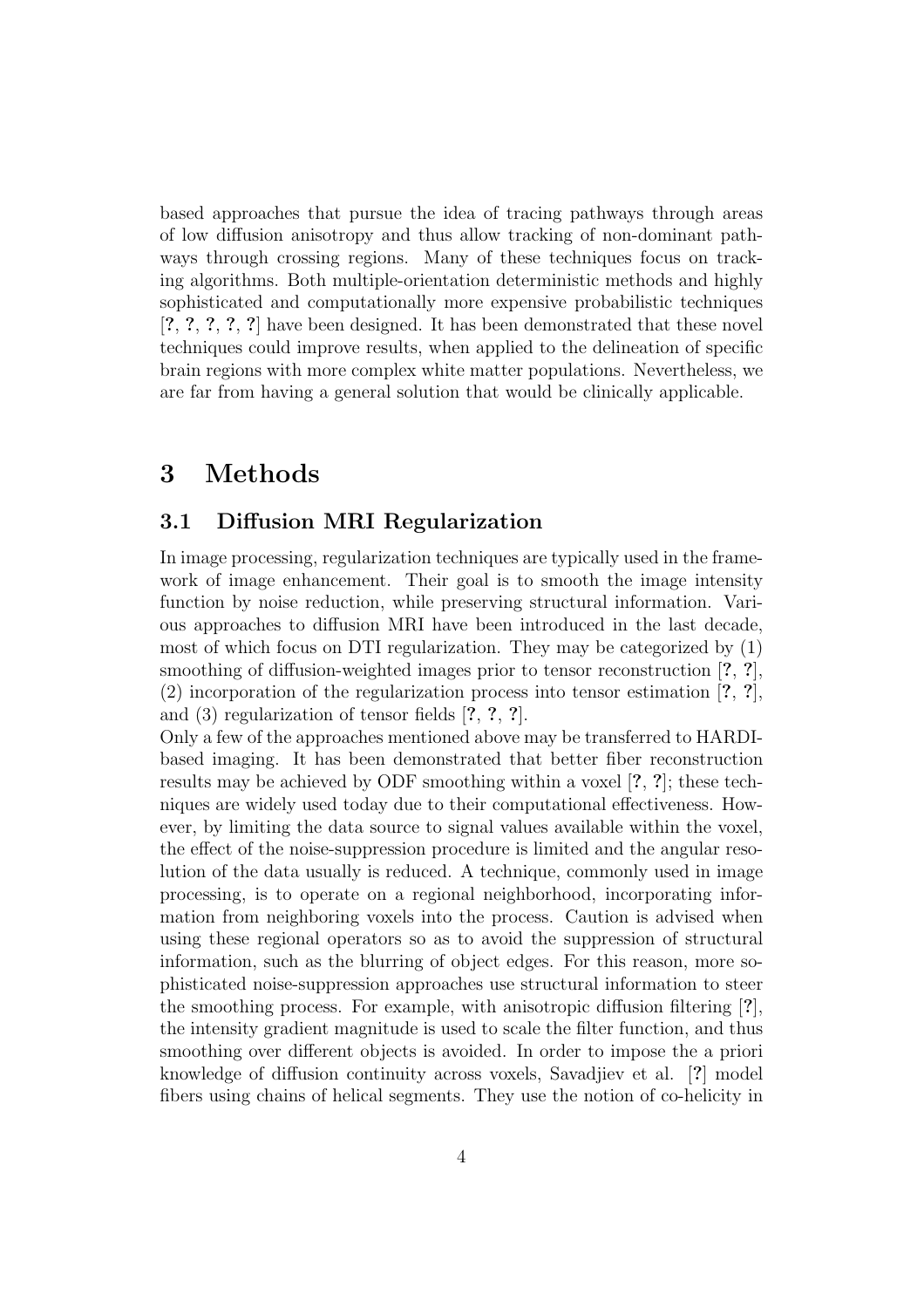order to compute confidence values for ODF directions of neighboring voxels. Three neighboring directions are co-helical when the direction vectors may be regarded as tangents of a helix segment, thus yielding a high confidence value for that direction. Summing up the confidence values for a direction over the local neighborhood provides an estimate of local support. An iterative relaxation technique is used to maximize average local support. This method is highly sophisticated and showed good results when applied to the reconstruction of crossing fibers in phantom and in-vivo studies. Jonasson et al. [?] use ODF regularization prior to the segmentation of major white matter tracts. They transfer the ODF dataset to a five-dimensional non-Euclidian position orientation space. Within this space they use an anisotropic diffusion filter with an increasing number of iterations in order to produce multiple scales of resolution for the data. However, spatial resolution and ODF sharpness decrease with increasing degree of regularization. Therefore, it remains unclear whether the approach might successfully be used in white matter tractography. A completely different approach is to incorporate modeling assumptions into the reconstruction procedure. For example, a single-fiber response function may be used to deconvolve the diffusion-weighted signal or the diffusion ODF, thus producing a sharper fiber ODF [?, ?].

### 3.2 A Generalized CB-REG Algorithm

In the case of ODF de-noising, our goal is to design a filter scheme that allows smoothing along fiber trajectories while preventing smoothing across fibers. When we reduce noise, the shape of the ODF becomes sharper and is more aligned with the underlying fiber architecture. Thus, the ODF field's consistency is enhanced. With CB-REG we have developed a method that avoids smoothing over anisotropic regions with different diffusion orientations by using structural information given by the ODF function itself [?]. Since the approach has not yet been presented to a broad audience, we will start with a short overview of the basic idea. We apply smoothing to each data point  $p_{ij}$  on the ODF sphere at position  $(x_i, y_i, z_i)$  in 3D space. The local neighborhood of the data point is defined by its direction vector  $\overrightarrow{r_i}$ and two parameters  $\alpha$  and l, describing the opening angle and length of the cone-shaped neighborhood, respectively, from which we draw samples for smoothing. The cone is centered on the direction vector  $\overrightarrow{r_i}$  (cone A). Since the ODF is a symmetric function, a second cone B is constructed in the opposite direction  $-\overrightarrow{r_j}$ . Within each cone, rays are sent along all direction vectors  $\overrightarrow{r_k}$  encompassed by the cone shape:  $\angle(\overrightarrow{r_k}, \overrightarrow{r_j}) \leq \frac{\alpha}{2}$  $\frac{\alpha}{2}$ . Each ray is then sampled by interpolation of ODFs at each unit step along the ray until the base of the cone has been reached. Of all the ODFs sampled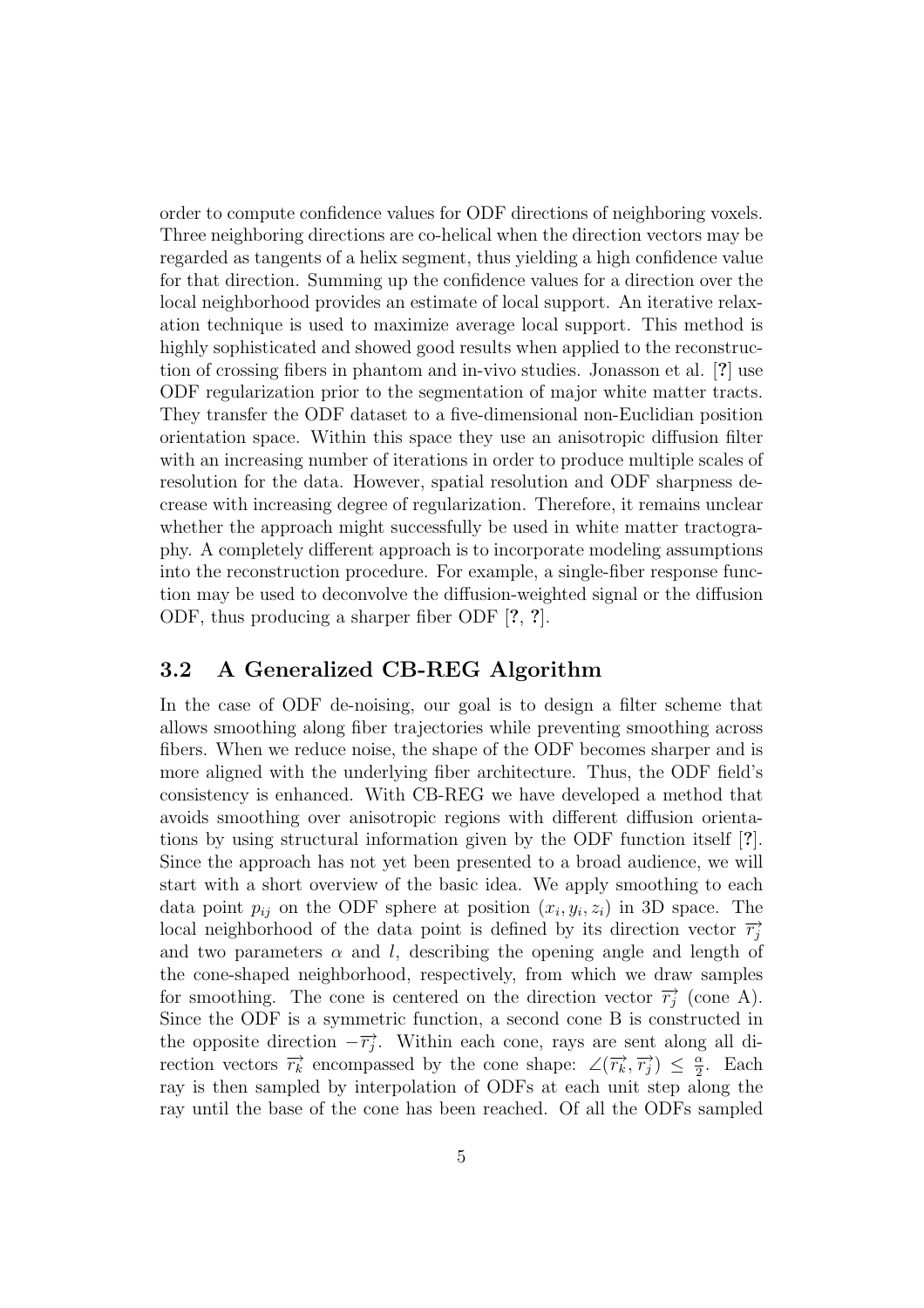along a certain ray, only the single data point whose direction coincides with the ray direction is relevant. All relevant data points  $p_{mk}$  that have been sampled inside the cone, are used for computing a smoothed ODF value  $\tilde{\Psi}_i(\vec{r}_j)$  by a weighted sum. We apply a two-dimensional Gaussian kernel  $G(d, \delta)$  to scale each data point's weight according to its Euclidean distance  $d_{mi} = \sqrt{(x_m - x_i)^2 + (y_m - y_i)^2 + (z_m - z_i)^2}$  from the voxel center and the angle  $\delta_{kj} = \angle(\overrightarrow{r_k}, \overrightarrow{r_j})$  between its direction  $\overrightarrow{r_k}$  and the direction  $\overrightarrow{r_j}$  on which the cone is centered. Thus, the filtered ODF value  $\tilde{\Psi}_i(r_j)$  is derived from the sampled ODF values  $p_{mk} = \Psi_m(r_k)$  by

$$
\tilde{\Psi}_i(r_j) = \frac{1}{w} \sum_{m \in M, k \in K} G(d_{mi}, \delta_{kj}) \Psi_m(r_k)
$$
\n(2)

where

M: set of sampled positions within cone A and cone B K: set of sampled ray directions within cone A and cone B w: sum of all weights of the sampled data points within cone A and cone B:

$$
w = \sum_{m \in M, k \in K} G(d_{mi}, \delta_{kj})
$$
\n(3)

and

$$
G(d,\delta) = e^{-\frac{d^2}{\sigma_d^2} - \frac{\delta^2}{\sigma_\delta^2}}.
$$
\n
$$
(4)
$$

The parameters  $\sigma_d$  and  $\sigma_\delta$  define the widths of the two-dimensional Gaussian function along and perpendicular to the cone's main axis. Thus, the two parameters define the sharpness of the Gaussian kernel, whereas the parameters  $\alpha$  and l determine the size of the conic neighborhood region from which samples are drawn.

In our evaluation studies with this basic CB-REG algorithm we found that (1) the large number of filter parameters diminishes the practicality of the approach and (2) the discontinuity of cutting off weights at cone borders is a systematic problem. Therefore, we propose to generalize the algorithm by not restricting sampling to a conic neighborhood around a data point, thus extending the Gaussian kernel. In this manner, samples are drawn from wherever substantial weights  $(G(d, \delta) > 0.01)$  can be computed. The smoothing process is controlled solely by a two-dimensional Gaussian kernel, constructed around the data point's direction vector as well as around its opposite direction. Only two parameters, namely  $\sigma_d$  and  $\sigma_{\delta}$ , have to be defined by the user. Figure 2 shows their influence on the shape of the resulting ODF in two examples: (1) Voxel from a rectangular crossing with a dominant and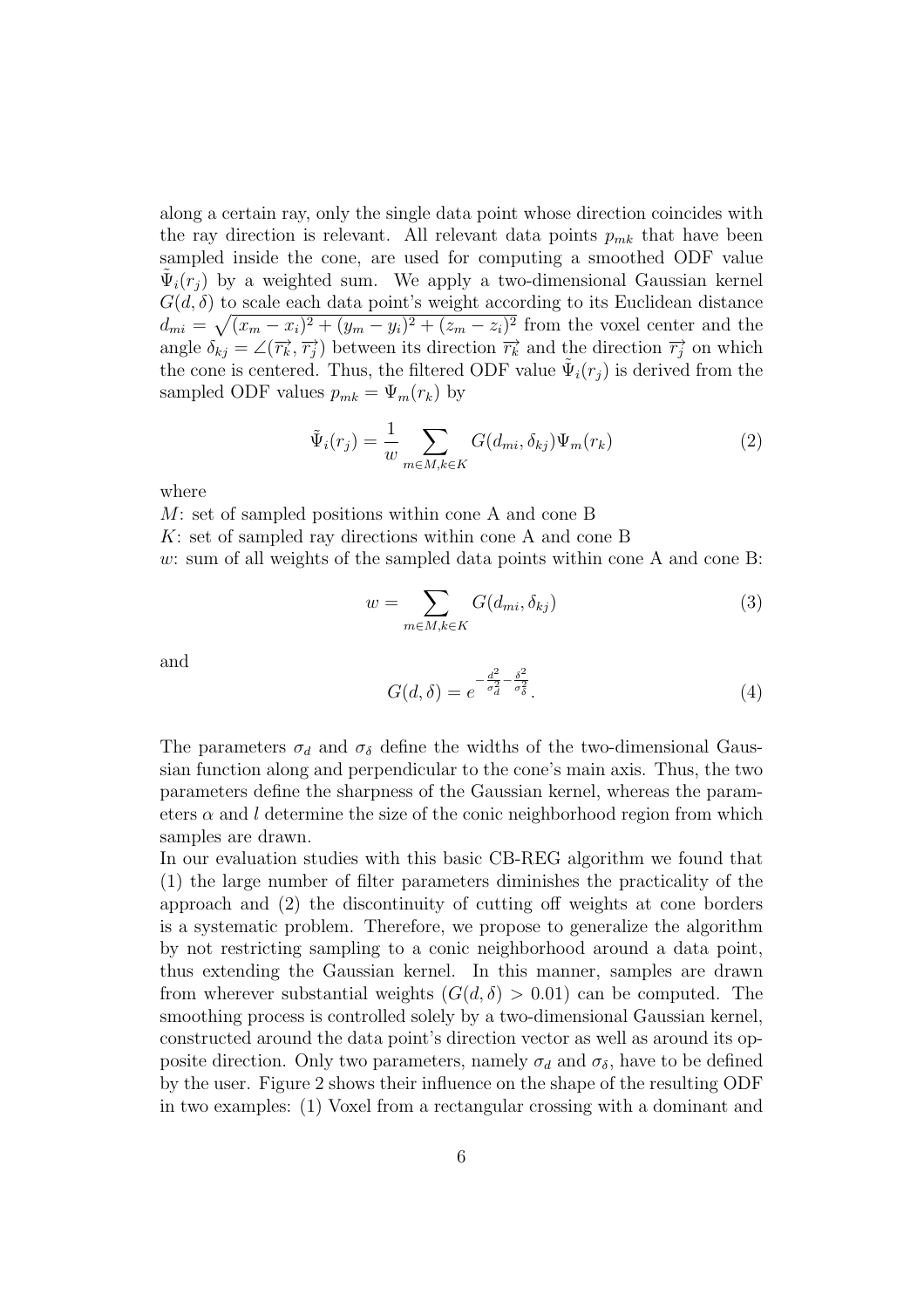a non-dominant fiber, derived from a phantom study. (2) Voxel from a crossing with an acute angle, derived from a proband dataset. The datasets from which the examples have been taken are described later in this paper. It is obvious that by increasing  $\sigma_d$  from 0.5 voxel to 3.5 voxel the contributions of neighbors along the data point's direction vector are increased, thus sharpening the ODF profile and allowing a second direction to be detected by a simple local maximum search. On the other hand,  $\sigma_{\delta}$  controls the influence of neighboring directions, including data points from within the voxel. The larger its value, the higher is the influence of neighboring directions, which in the case of a crossing reduces noise, but also the sharpness of the diffusion profile.

### 3.3 Asymmetric CB-REG

Another extension of the CB-REG approach refers to the symmetry feature of the ODF function. For each direction  $\overrightarrow{r_j}$  and opposite direction  $-\overrightarrow{r_j}$ , the ODF value is identical and therefore it is sufficient to store ODF values for a hemisphere. This is reasonable as long as we regard only data points within a voxel. Since opposite directions define two neighborhoods containing different voxels representing different anatomic regions, it seems straightforward to distinguish between them, when calculating  $\tilde{\Psi}_i(r_j)$ . This can be done by increasing the weights of the samples from neighborhood A while decreasing them for neighborhood B. Thus, we get different ODF values for  $\overrightarrow{r_i}$  and  $-\overrightarrow{r_j}$ , and the resulting ODF is no longer symmetric. This approach leads to an improved measure of the local orientations. The data points  $r_i$  are distributed on a full sphere:  $\phi \in [0..2\pi], v \in [0..2\pi]$ .

To implement this asymmetric CB-REG method, it is sufficient to specify different parameters  $\sigma_d$  and  $\sigma_\delta$  for sample weighting from opposite directions. In order to increase the influence of the neighborhood in direction  $\overrightarrow{r_j}$ , we may define a higher value for  $\sigma_{d,r_j}$  than for  $\sigma_{d,-r_j}$ . Alternatively, the parameters  $\sigma_{\delta,r_j}$  and  $\sigma_{\delta,-r_j}$  may be defined in an analogous manner. The resolutionenhancing effect of this strategy allows a better representation of diffusion profiles in regions with bending fibers. Figure 3 illustrates the sampling scheme used in asymmetric cone-beam regularization applied to a single data point (violet arrow). The relevant data points (red arrows) from the ODF samples (green) are weighted by gaussian kernels, symbolized by the cloudlike background. In dark regions high weights are used, whereas a light background color means a low weighting factor.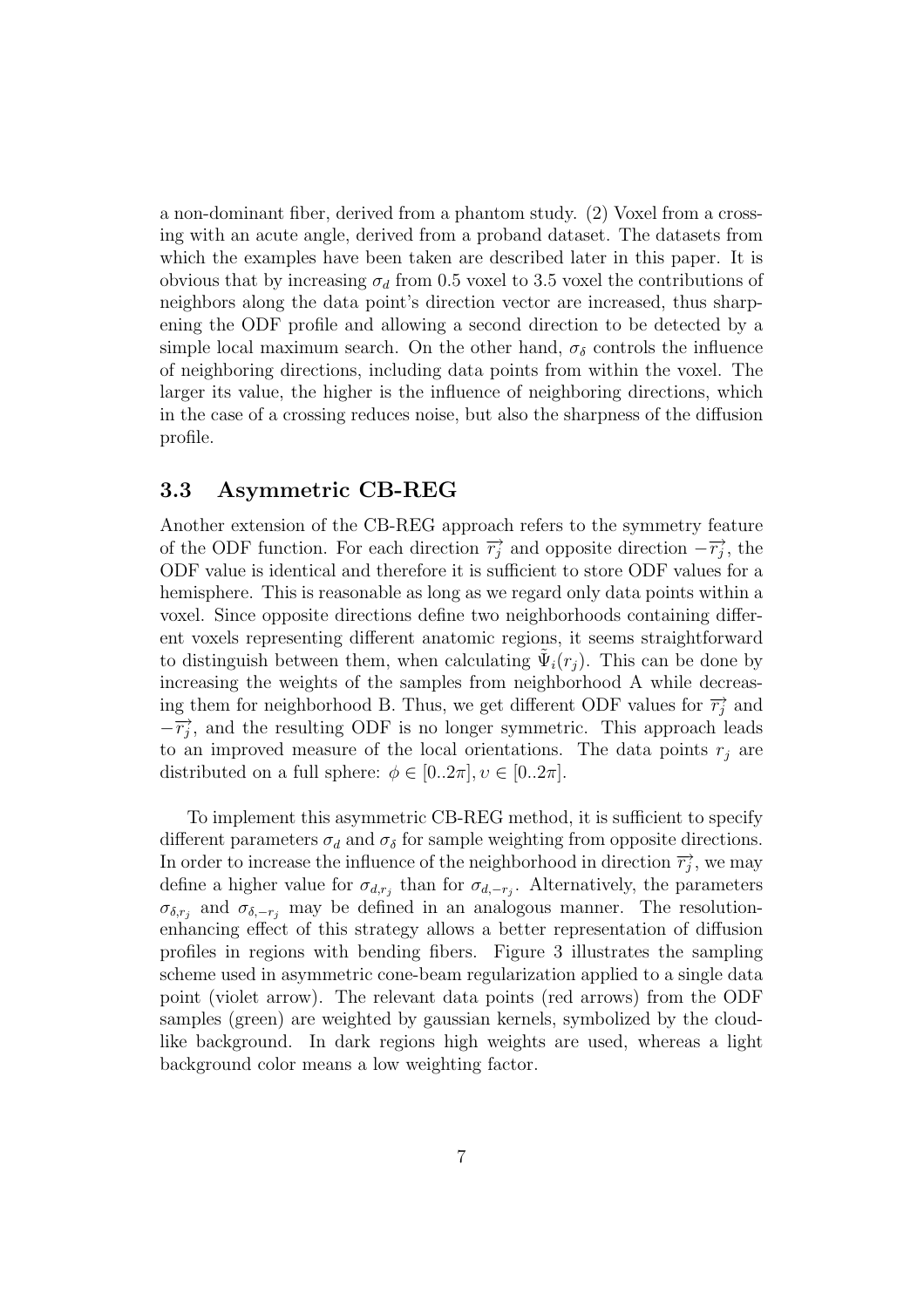### 3.4 A Deterministic Algorithm for Tracking Asymmetric ODFs

Fiber pathways were tracked by means of a deterministic approach, based on the method by Perrin et al. [?]. They propose a particle-tracing technique in which a particle entering a voxel with a certain speed and motion direction is deflected by a force originating from the local q-ball. The orientation of the force is chosen randomly inside a cone, defined from the incident direction. The ODF data points within the cone are used to control the random process. The main drawback of this approach is that the reconstructed fibers systematically diverge with increasing distance from the seed region. We have adapted this method to deterministic fiber tracking by substituting the random selection process. In our approach, the trajectory direction is derived from the incident direction and the ODF of the sample. When tracking with symmetric ODFs, we define a cone centered on the incident direction. Only those data points on the sphere encompassed by the cone are taken into account. We select the tracking direction by determining the ODF's maximum within the cone. We stop tracking if the cone's maximum is less than 60 percent of the ODF's overall maximum, because then we can no longer assume anisotropic behavior with sufficient safety and might generate unrealistic connections. Otherwise, the direction vector of the maximum value is used for the next step of the integration process along the fiber pathway. A further stopping criterion is the sample's generalized fractional anisotropy (minimum: 0.2). This tracking method is similar to the deterministic ODF tracking algorithms described in [?, ?], but does not support tracking of branching fiber pathways.

Due to the improved measure of local orientations in aODFs, it is useful to consider data points on the sphere not only around the incident direction, but also on the opposite side. To implement an asymmetric tracking algorithm we use a twofold decision strategy with two conic regions. As explained in Fig. 4, first we construct a cone around the opposite  $-r_{in}$  of the incident direction vector. If the ODF maximum within this cone satisfies the above mentioned tracking criteria, the sample is accepted as a continuation of the fiber. In this case, the maximum's direction  $r_{max1}$  is flipped by 180°. A second cone is constructed around  $-r_{max1}$ . If the ODF maximum within this cone satisfies the tracking criteria, we proceed tracking in the maximum's direction  $r_{max2}$ . The cone's opening angles define the maximum deviation  $\phi_{max}$  of the incident tracking direction. We use a stricter criterion for the acceptance of the sample under investigation by reducing the opening angle of cone 1 and applying a relationship of 1 : 1.5 to opening angles of cones 1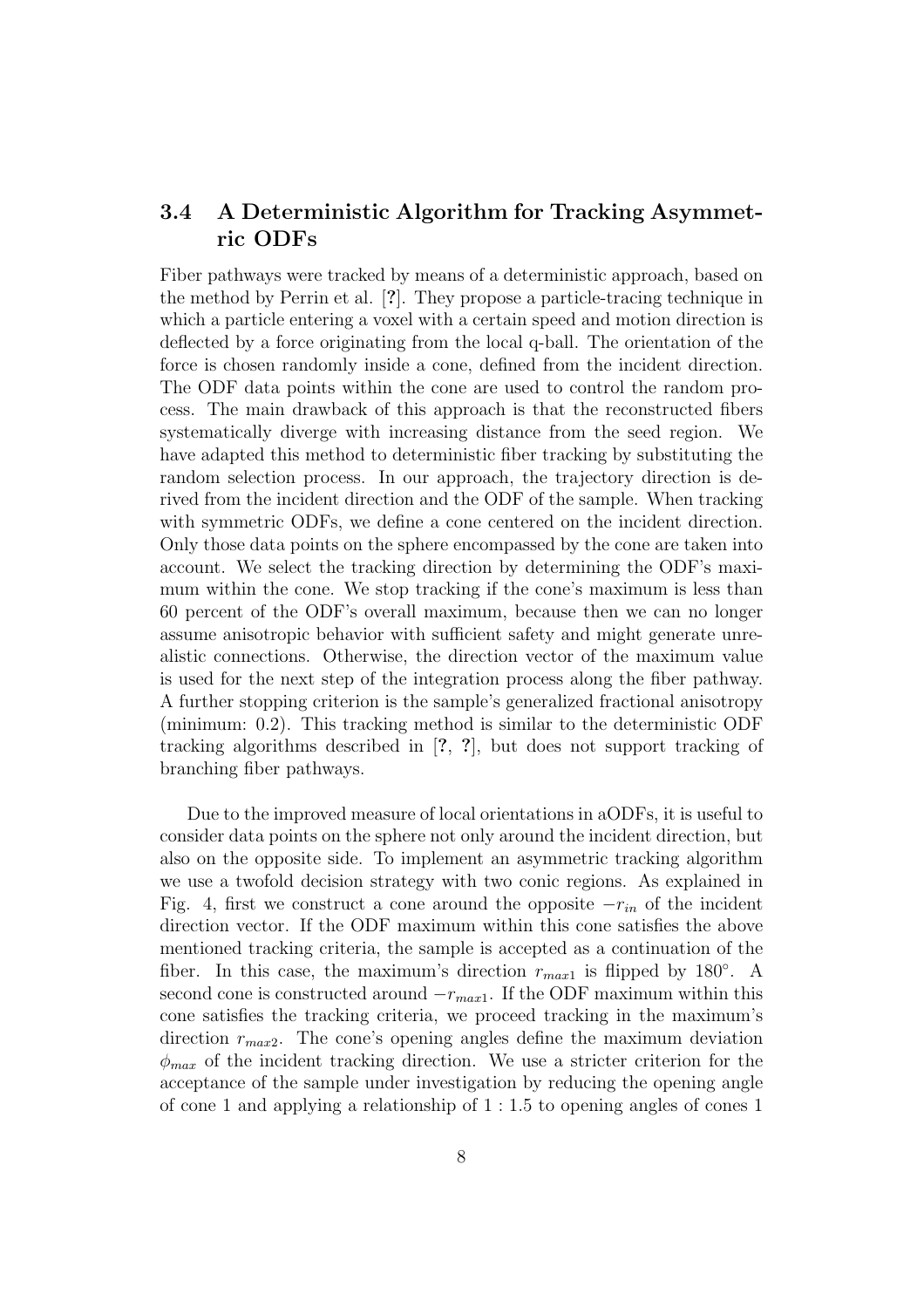and 2.

### 3.5 Data Acquisition

Diffusion phantom data provided by McGill University, Montreal, was used for the quantitative evaluation of the regularization approach described in this paper. The phantom was constructed from excised rat spinal cord, embedded in agar in a configuration designed to have curved, straight, and crossing tracts [?] (Fig. 5). The q-ball data were acquired on a 1.5 Tesla Sonata MR scanner (Siemens, Erlangen) with 90 diffusion-weighting directions, 30 slices, a b-value of  $1300 \text{ s/mm}^2$  and an isotropic resolution of 2.8 mm. We are aware of the fact that the phantom's crossing area is not totally realistic, because there is partial voluming, but no real intersection of the two cords. Nevertheless, we prefer usage of a biological phantom, because in terms of diffusion signal behavior we are nearer to an in-vivo situation, than with synthetic phantoms, such as those decribed in [?, ?]. Moreover, the focus of this paper is on bending fiber pathways, which in the McGill phantom data is represented by two highly realistic curvature regions with non-constant curve angles.

We also applied our method to data from healthy volunteers acquired with a spin-echo EPI sequence on a 3 Tesla Trio scanner (Siemens, Erlangen) with an isotropic resolution of 2.0 mm, 64 gradient directions, and 56 slices  $(TR = 8 \text{ s}, TE = 105 \text{ ms}, b = 2000 \text{ s/mm}^2, 108 * 108 \text{ matrix}.$  In order to arrive at clinically tolerable acquisition times of maximum 10 minutes, we did not use multiple acquisitions with averaging.

ODFs were reconstructed on the basis of the spherical harmonics approach. We project the ODF onto the sphere tesselated with a mesh, giving 100 sample directions on the hemisphere. Due to computer memory restrictions we did not use finer tesselations.

## 4 Results

#### 4.1 Phantom Study

Figure 5 presents the generalized fractional anisotropy (GFA) values from a slice through the phantom dataset (a). The original ODFs, reconstructed with spherical harmonics  $(l = 4)$ , are illustrated by the zoomed ODF shape display of the crossing region (b). The lower row displays results of ODF regularizations with different parameters. Since in the crossing area fiber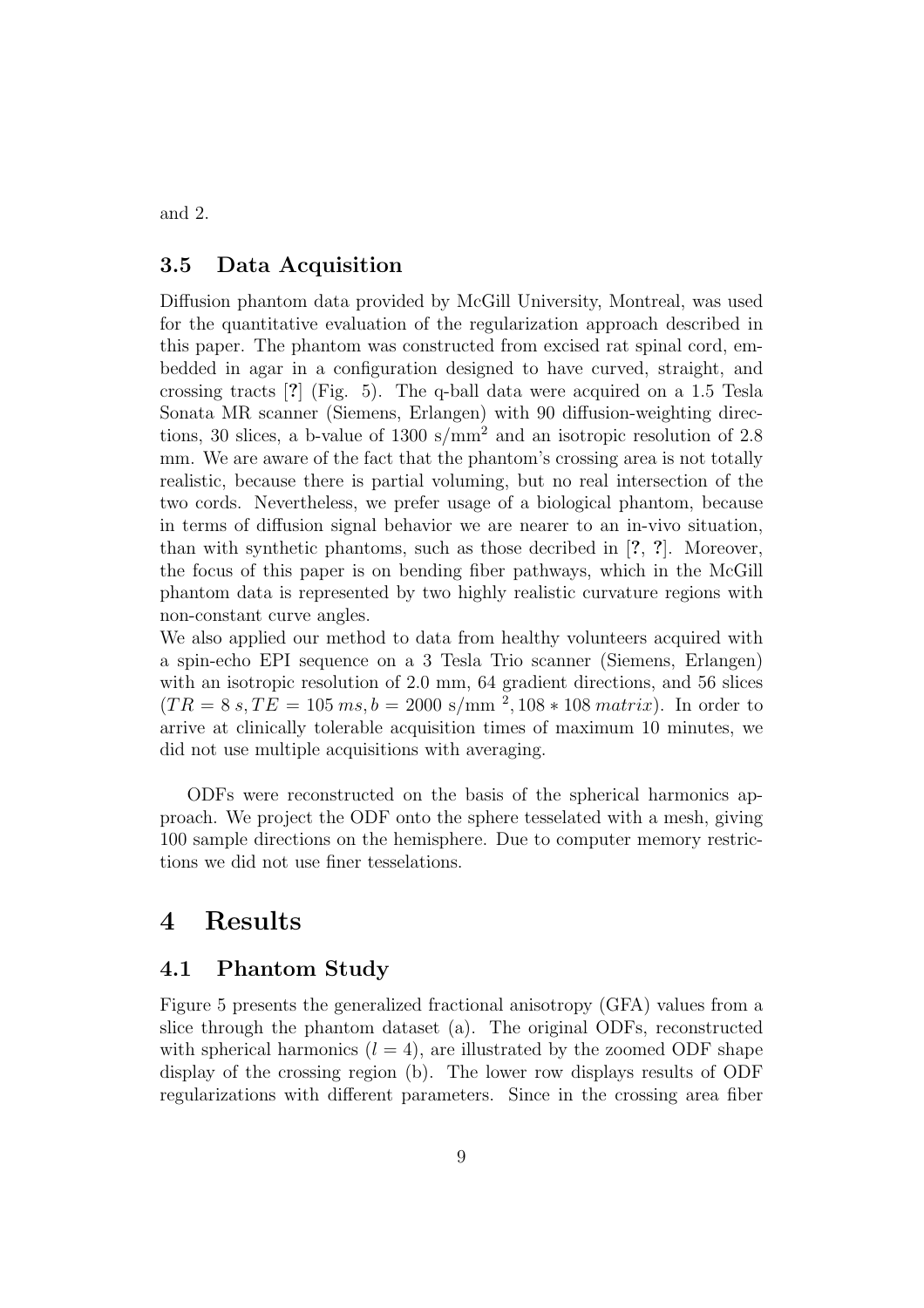pathways possess an almost linear geometry, symmetric CB-REG was used in this case. The results illustrate that regularization sharpens the ODFs, with the effect becoming more obvious as parameter  $\sigma_d$  increases. The regularized ODFs within the fiber-crossing area clearly show the expected bidirectional anisotropic behavior.

We also applied the symmetric tracking algorithm described above to phantom data, which were sharpened by the application of different intravoxel and regional regularization schemes:

- 1. Numerical ODF reconstruction using a Funk-Radon transform (FRT) and angular smoothing with a 15° spherical Gaussian kernel [?].
- 2. ODF reconstruction based on spherical harmonics and smoothing with Laplace-Beltrami (LB) operator ( $l = 8, \lambda = 0.006$ ) as proposed in [?].
- 3. ODF reconstruction with spherical harmonics  $(l = 8)$  and CB-REG with (a)  $\sigma_d = 2.5$  voxel,  $\sigma_{\delta} = 20^{\circ}$  and (b)  $\sigma_d = 3.0$  voxel,  $\sigma_{\delta} = 10^{\circ}$ .
- 4. Laplace-Beltrami smoothing as in point (2.) above and CB-REG with  $\sigma_d = 2.5$  voxel,  $\sigma_{\delta} = 0^{\circ}$  (without angular smoothing).

Figure 6 shows the streamlines that were generated by using two rectangular seed regions (red/yellow boxes in Fig. 5), demonstrating the qualitative differences between the three regularization approaches. The tracking algorithm was parameterized with a maximum deviation angle  $\phi_{max}$  of 30°. Application of the CB-REG method allows a greater number of the fibers of the two crossing spinal cords to be reconstructed. Table 1 presents a quantitative analysis, giving the number of fibers in the straight (red) and the curved (yellow) cords that can be traced through the crossing region, originating from 240 and 245 seeds. The figures show that CB-REG may successfully be used for intravoxel as well as for regional noise-smoothing and ODF sharpening (configurations 3a and 3b). Furthermore, the combination of CB-REG without intravoxel smoothing ( $\sigma_{\delta} = 0^{\circ}$ ) in the Laplace-Beltrami approach yields good results, as may be derived from comparing configurations 3a and 4.

A second study analyzed the high-curvature segment of the phantom data. Here, we tried to track the bending fibers without prior application of the CB-REG algorithm. Instead, a Laplace-Beltrami regularization with  $\lambda = 0.006$ was performed. As shown in Fig. 7, it was possible to reconstruct the bending cord only in part. A slightly better result was achieved by using the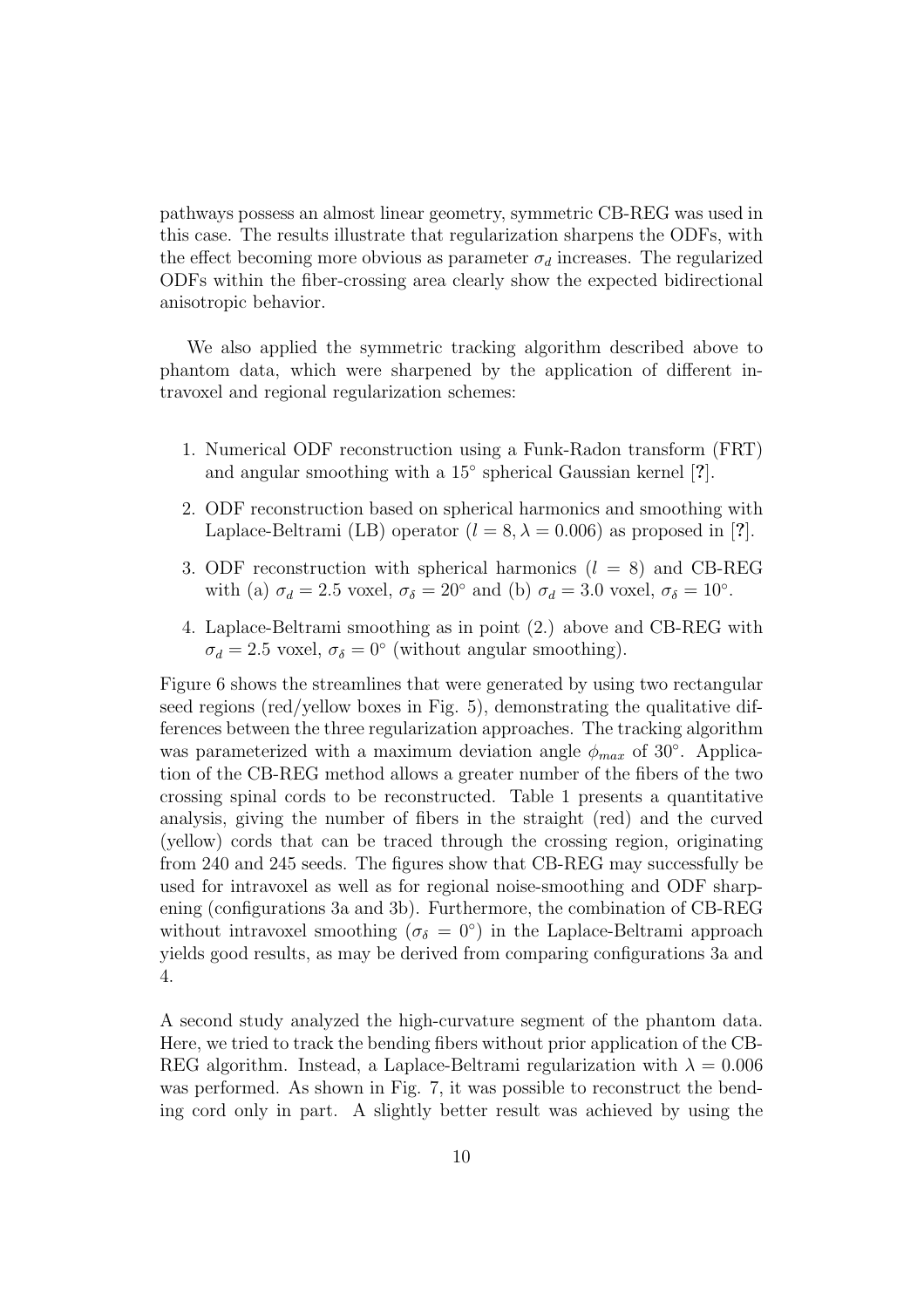|                                                                                 | $\#$ fibers (straight) | $\#$ fibers (curved) |
|---------------------------------------------------------------------------------|------------------------|----------------------|
| $(1) FRT + Gaussian kernel (15o)$                                               | 13/240                 | 24/245               |
| (2) SH + LB ( $l = 8, \lambda = 0.006$ )                                        | 33/240                 | 41/245               |
| (3a) SH + CB-REG ( $\sigma_d = 2.5$ v., $\sigma_{\delta} = 20^{\circ}$ )        | 77/240                 | 73/245               |
| (3b) SH + CB-REG ( $\sigma_d = 3.0$ v., $\sigma_\delta = 10^\circ$ )            | 95/240                 | 91/245               |
| (4) SH + LB (2) + CB-REG ( $\sigma_d = 2.5$ v., $\sigma_{\delta} = 0^{\circ}$ ) | 98/240                 | 75/245               |

Table 1: Comparison of noise-supression methods (FRT = Funk-Radon transform,  $SH =$  spherical harmonics,  $LB =$  Laplace-Beltrami operator).

asymmetric CB-REG approach with  $\sigma_{\delta,r_j} = 35^{\circ}$ ,  $\sigma_{\delta,-r_j} = 10^{\circ}$  and  $\sigma_d = 1.5$ voxel, together with symmetric tracking. Only in cases where the asymmetric tracking strategy was applied to ODFs that were smoothed by asymmetric CB-REG could nearly the entire cord be delineated. All tracking results were achieved with a maximum deviation angle  $\phi_{max}$  of 35°.

### 4.2 In-Vivo Data

In our in-vivo study we focused on the delineation of fiber pathways of the optic tract, radiating out of the lateral geniculate nucleus (LGN) to the visual cortex. This optic radiation consists of three large fiber bundles, the central and dorsal bundles and the anterior ventral bundle also termed Meyer's loop. Meyer's loop runs anteriorly around the tip of the inferior horn, passes posteriorly along the lateral wall of the ventricle, and converges on the lower lip of the calcarine fissure (Fig. 8). Along its course it passes through regions of crossing and kissing fibers and reveals sections of strong bending, thus making it a good candidate for the evaluation of the asymmetric CB-REG approach. Due to a high intersubject variability it is essential to determine its exact anatomy prior to temporal lobe neurosurgery in order to prevent damage to the visual fiber system [?, ?]. We placed rectangular seed regions in the LGNs and a huge target ROI in a dorsal location (Fig. 9). In a first experiment, tracking was performed without prior CB-REG application. ODFs were reconstructed on the basis of the spherical harmonics approach with order  $l = 6$  and Laplace-Beltrami regularization with  $\lambda = 0.006$ . The best result could be achieved by parameterization of the tracking algorithm with a maximum deviation angle  $\phi_{max}$  of 35°. However, Meyer's loop could be reconstructed on one side only. On the other hand, both loops could be delineated when applying our asymmetric CB-REG approach together with the asymmetric tracking strategy. We used  $\sigma_{\delta,r_j} = 35^{\circ}, \sigma_{\delta,-r_j} = 10^{\circ},$  and  $\sigma_d = 2.0$  voxel for CB-REG and were able to reduce the maximum deviation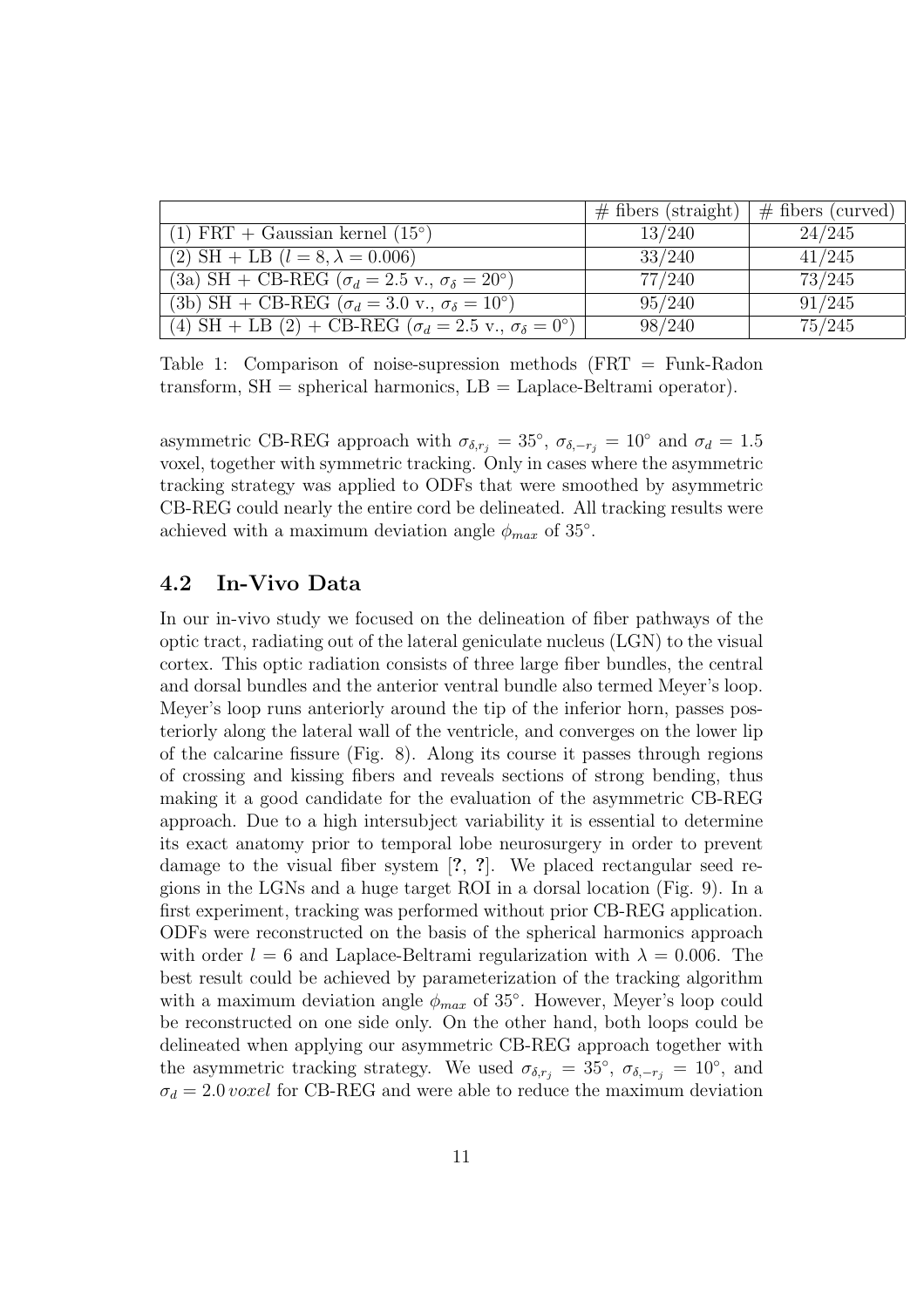angle  $\phi_{max}$  to 18°. This experiment shows that the reconstruction of highcurvature fiber pathways, such as Meyer's loop, from noisy data measured under clinical conditions may be optimized by the application of asymmetric CB-REG.

#### 4.3 CB-REG Parameter Selection

A signal processing method's practicality not only depends on its robustness, but also on the number and sensitivity of the parameters which have to be selected by the user. Since the regional processing scheme of the CB-REG approach is not limited to the data within a voxel, such as in most signal reconstruction or intra-voxel smoothing methods, the task of parameter selection depends not only on diffusion signal features, e.g., SNR. Rather, geometry and architecture of fiber pathways which are to be reconstructed, have to be regarded. While the sampling step width may standardly be set to 0.25 voxels, the parameters  $\sigma_d$  and  $\sigma_{\delta}$  of the two-dimensional gaussian are more critical. Due to the complex dependency on signal and geometry features, an automatic parameter selection mechanism is hard to find. From our experiments with the phantom dataset as well as various in-vivo studies with acquisition protocols employing 64 or 126 gradient encoding directions and b-values between 1000 and 2000  $s/mm^2$  we found the following procedure and settings to be helpful. If we want to track non-dominant fiber pathways through crossing areas,  $\sigma_d$  may be derived from the area's size. If the crossing ranges over i voxels, setting  $\sigma_d$  to  $i-1$  is a good choice. This allows the width of the gaussian kernel to be determined such that samples from voxels which represent fiber continuation outside the crossing, are included. An example for a wide-area crossing situation is given by transcallosal fibers radiating out to the cerebral cortex as non-dominant pathways through regions of crossing projective and associative fiber bundles, e.g., the fronto-occipital fascilus. Here, we achieved good results with  $\sigma_d = 3.0$  on a dataset with a spatial resolution of 2 mm. The parameter  $\sigma_{\delta}$  is set according to the signal's SNR. For a SNR in the range of 30 to 40, which we usually can expect from a high-quality acquisition, a value of 15◦ may be used. For lower-quality data the value may be increased up to 20°. If the goal is to reconstruct high-curvature pathways with fiber orientations which differ by more than 35◦ between neighboring voxels, the application of asymmetric CB-REG with  $\sigma_{\delta,r_j} = 35^{\circ}$  and  $\sigma_{\delta,-r_j} = 10^{\circ}$  reliably yields good results. In this case  $\sigma_d$  may be set to a voxel range which covers approx. 4 mm. Although these recommendations are a first step to the practical application of the method, we currently work on a more thorough analysis of parameter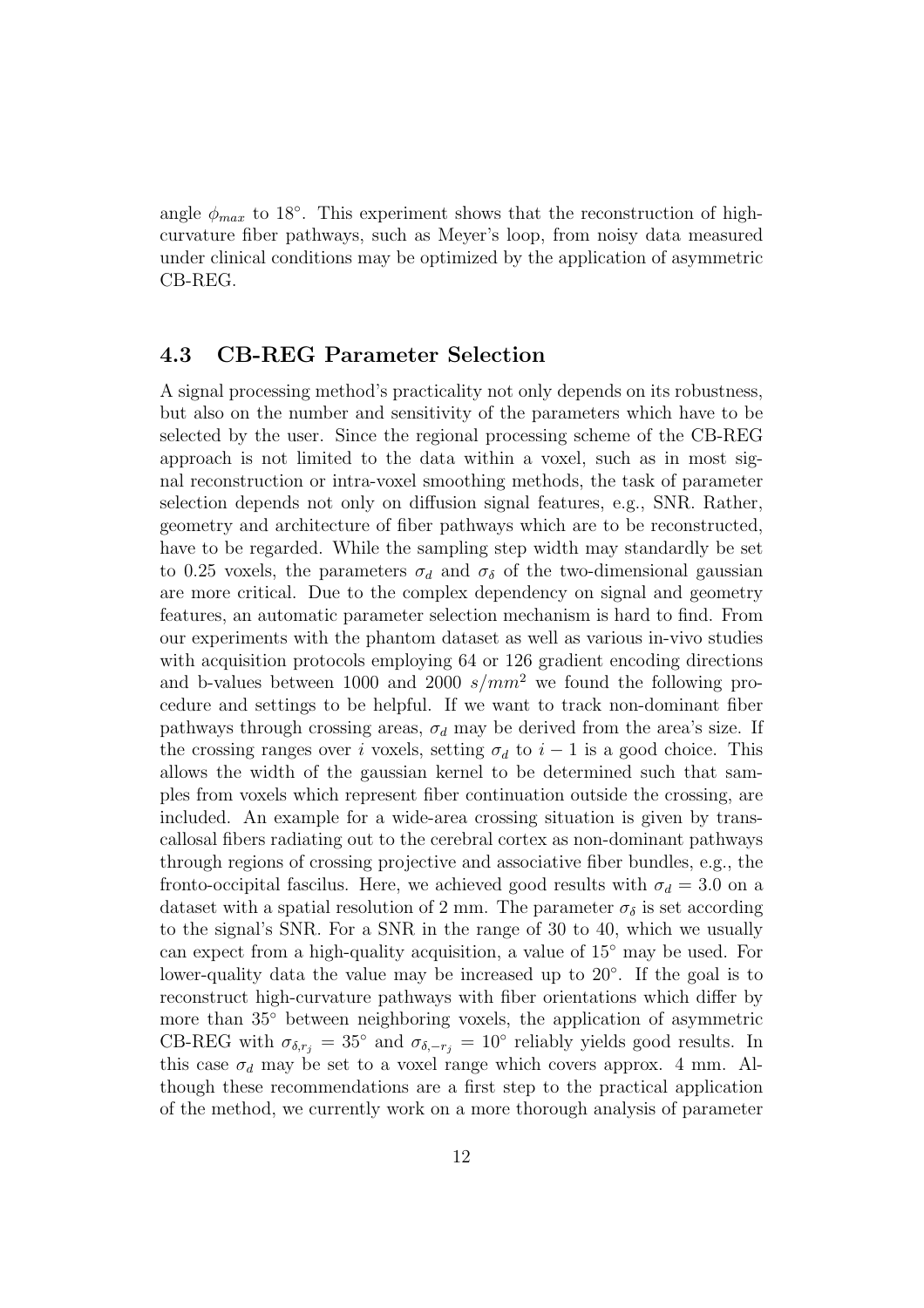optimization on the basis of simulation data for different fiber architectures.

## 5 Discussion and Conclusions

We have presented a generalization of an algorithmically straightforward yet effective method for the regularization of q-ball fields. We use a directionally weighted spatial averaging scheme to enhance the representation of nondominant fibers in the ODF profile and reduce noise. The method may be parameterized to produce asymmetric ODFs that better represent highcurvature sections of fiber pathways. Tractography with aODFs is enhanced by means of a deterministic algorithm considering data points on both sides of the q-ball: around the incoming and the opposite direction. Our experiments show that tracking fiber pathways through crossing regions and bending structures benefits from the regularization of the q-ball field. The method is useful particularly when applied to noisy data, which typically are the result of measurements under clinical conditions. Our preliminary results from experiments with datasets, acquired with more time-consuming protocols, e.g., with 126 gradient directions and multiple acquisitions with signal averaging, show that the positive effect of intervoxel smoothing decreases with growing SNR, as expected. Since the method includes both (1) noise-supression with samples from within a voxel and (2) regularization with a voxel neighborhood, it possesses a high degree of generality. In comparison to methods which regularize diffusion tensor fields by bringing diffusion tensors in good agreement with surrounding tensors [?, ?, ?], we here focus on a model-free reconstruction of the diffusion profile and thus have to regard all possible diffusion directions. We would like to point out that the method is computationally expensive. Regularization of a whole dataset may take up to an hour on a standard desktop central processing unit (CPU). However, the process may be easily parallelized, thus exploiting multi-core architectures and graphical processing units (GPUs), available on standard desktop computers. Moreover, it is not usually necessary to regularize the dataset as a whole, but rather the CB-REG module may be integrated into the fibertracking process such that only the ODFs that are needed during tracking are regularized. Thus, we can reduce the amount of CB-REG processing time to a range of several seconds to minutes, depending on track lengths and the number of seeds.

Despite the method's robustness, the question of parameter optimization needs further study. Although we currently perform a detailed analysis with simulated datsets, we are aware of the fact, that the outcome of simulation studies may not easily be transfered to in-vivo data. However, we expect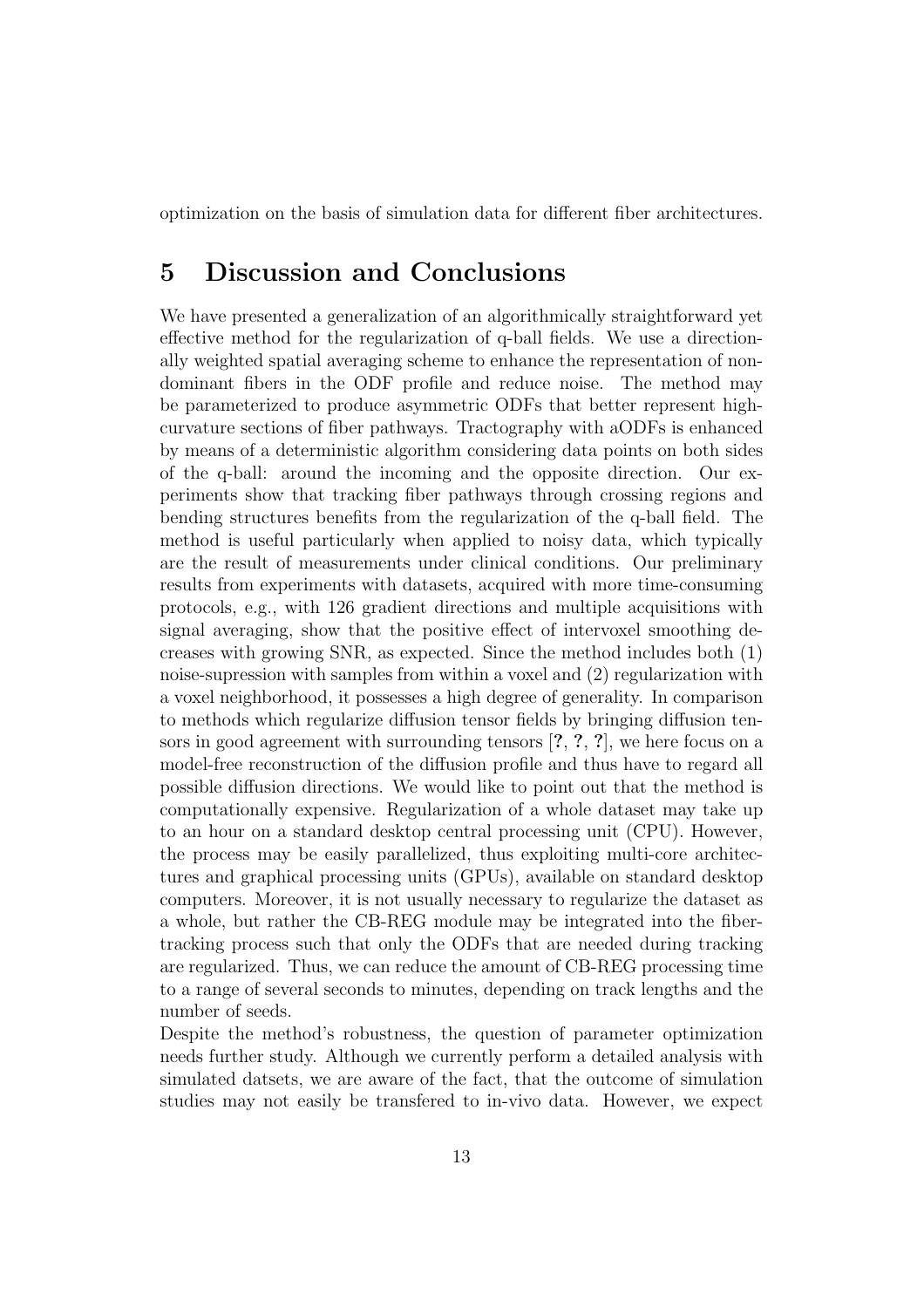that we can come up with more specific recommendations than those given in the previous chapter. Another open issue for further investigation is usage of different HARDI reconstruction techniques, e.g., spherical deconvolution or multi-tensor approaches, prior to regularization with CB-REG. Can the asymmetric inter-voxel regularization concept achieve similar results, if fiberODFs are used as input? We would like to point out that the idea of taking into account samples from a regional neighborhood may also be applied in tractography algorithms in order to better estimate the most probable direction for the next integration step. It has been demonstrated that this can help to solve ambiguities that are still existent in ODFs in which noise has been reduced by local smoothing operators [?, ?]. So, these tractography approaches may be regarded as an alternative to or an extension of the methodology proposed in this paper.

# Acknowledgments

We would like to thank Jennifer Campbell of the McConnell Brain Imaging Centre, Montreal Neurological Institute, McGill University, for providing the phantom data we used in our experiments. We also would like to thank Vinod Kumar of the University Hospital Tübingen, Section of Magnetic Resonance in the CNS, for making the in-vivo data available.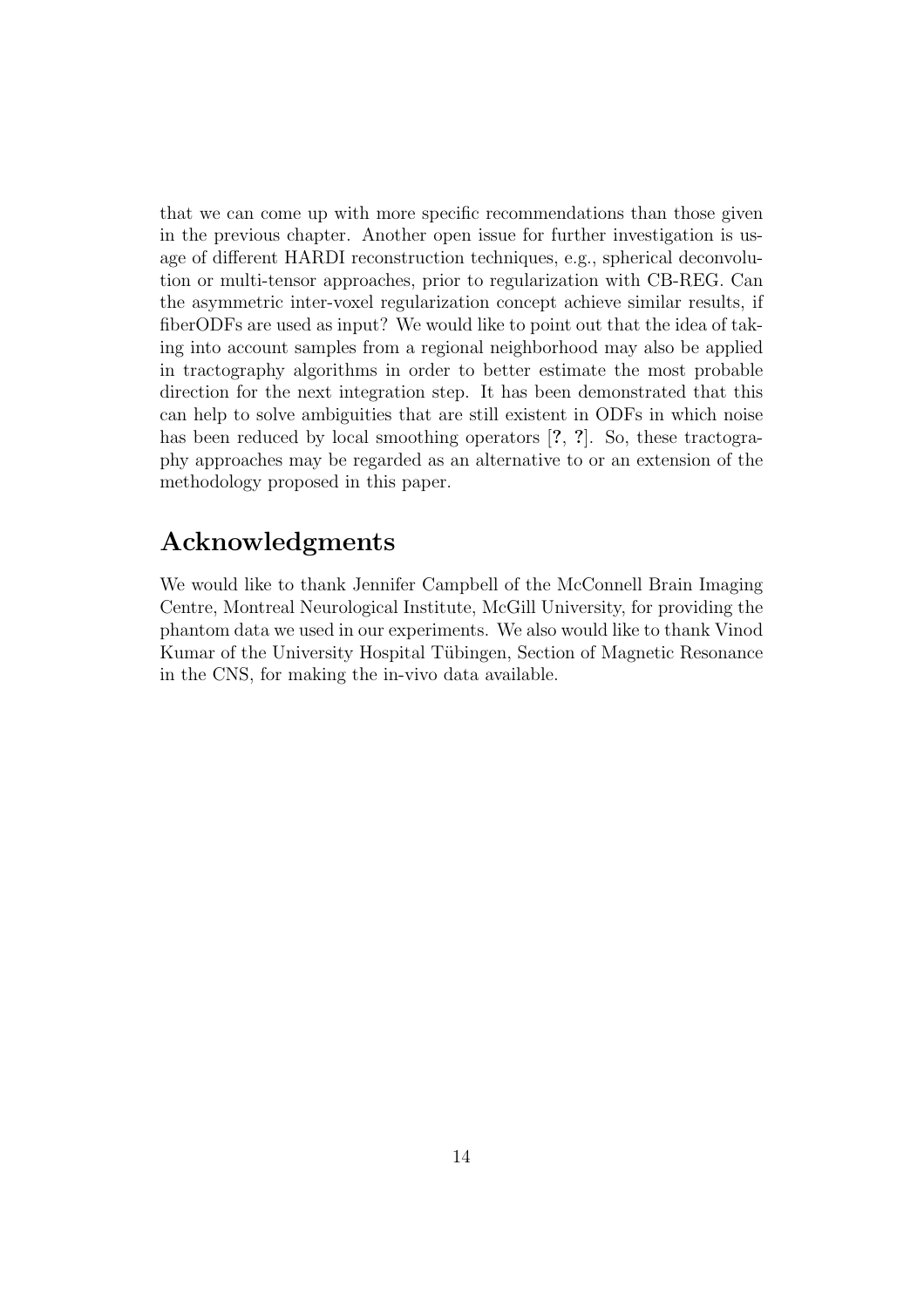

Figure 1: Reconstruction of diffusion profile in a voxel by ODF. From left to right: (a) Directionally color-encoded ODF surface, in which the distance of a surface point from the center represents diffusion probability, (b) min-max normalized ODF, (c) min-max normalized and locally smoothed ODF.



Figure 2: Influence of parameters  $\sigma_d$  and  $\sigma_\delta$  on ODF shape. Left: Rectangular crossing with a non-dominant fiber. Right: Crossing with an acute angle.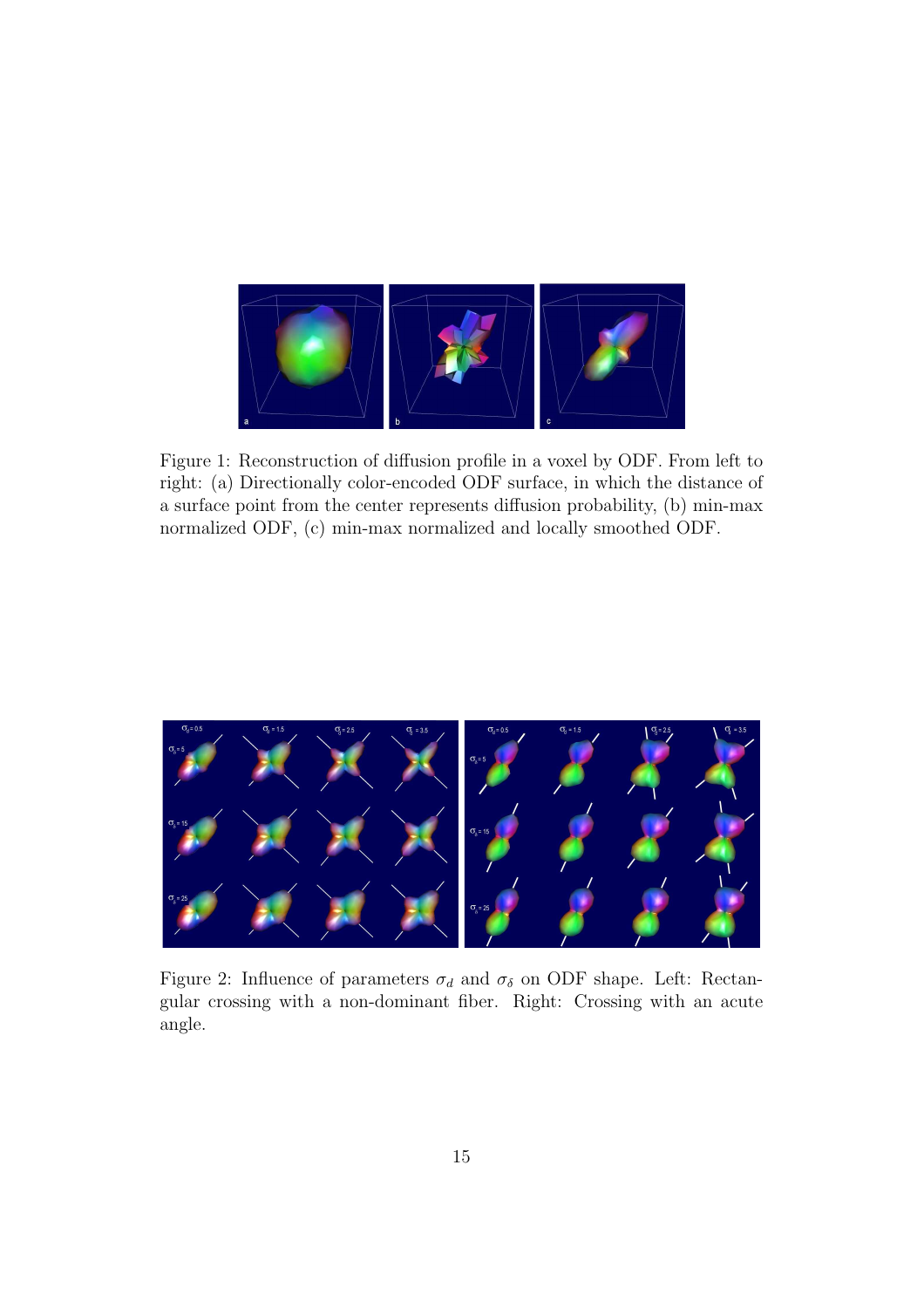

Figure 3: Sketch of neighborhood sampling strategy used in asymmetric conebeam regularization for a single ODF data point (violet arrow): Original ODFs (blue) and interpolated samples (green) with relevant data points (red arrows). The cloud-like background illustrates the weighting factors of the gaussian kernels.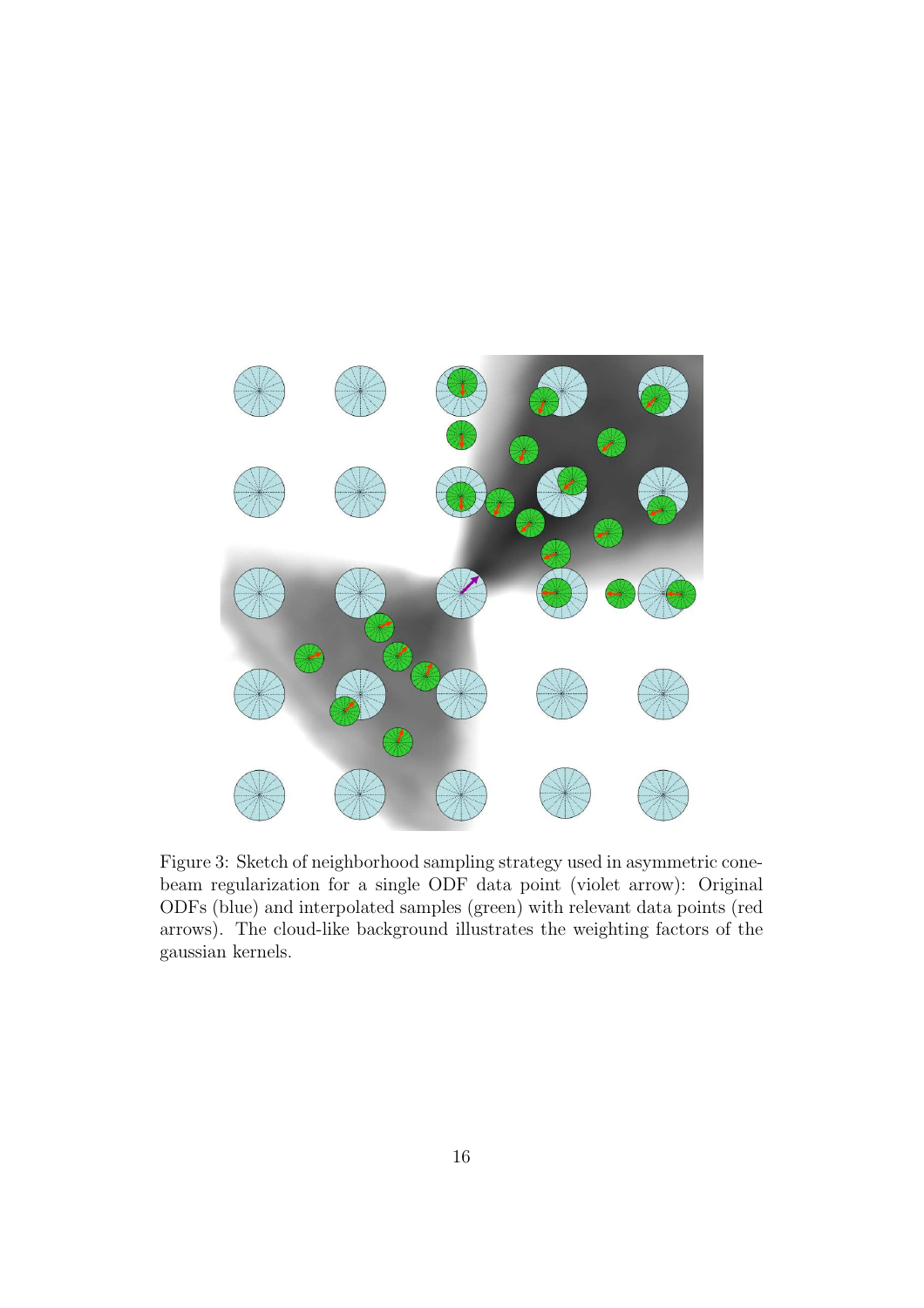

Figure 4: Extrapolating tracking direction (yellow) with aODFs (blue) using data points from two conic regions: Cone 1 (red) constructed around opposite  $-r_{in}$  to incident direction and cone 2 (green) around opposite  $-r_{max1}$  to ODF maximum within cone 1.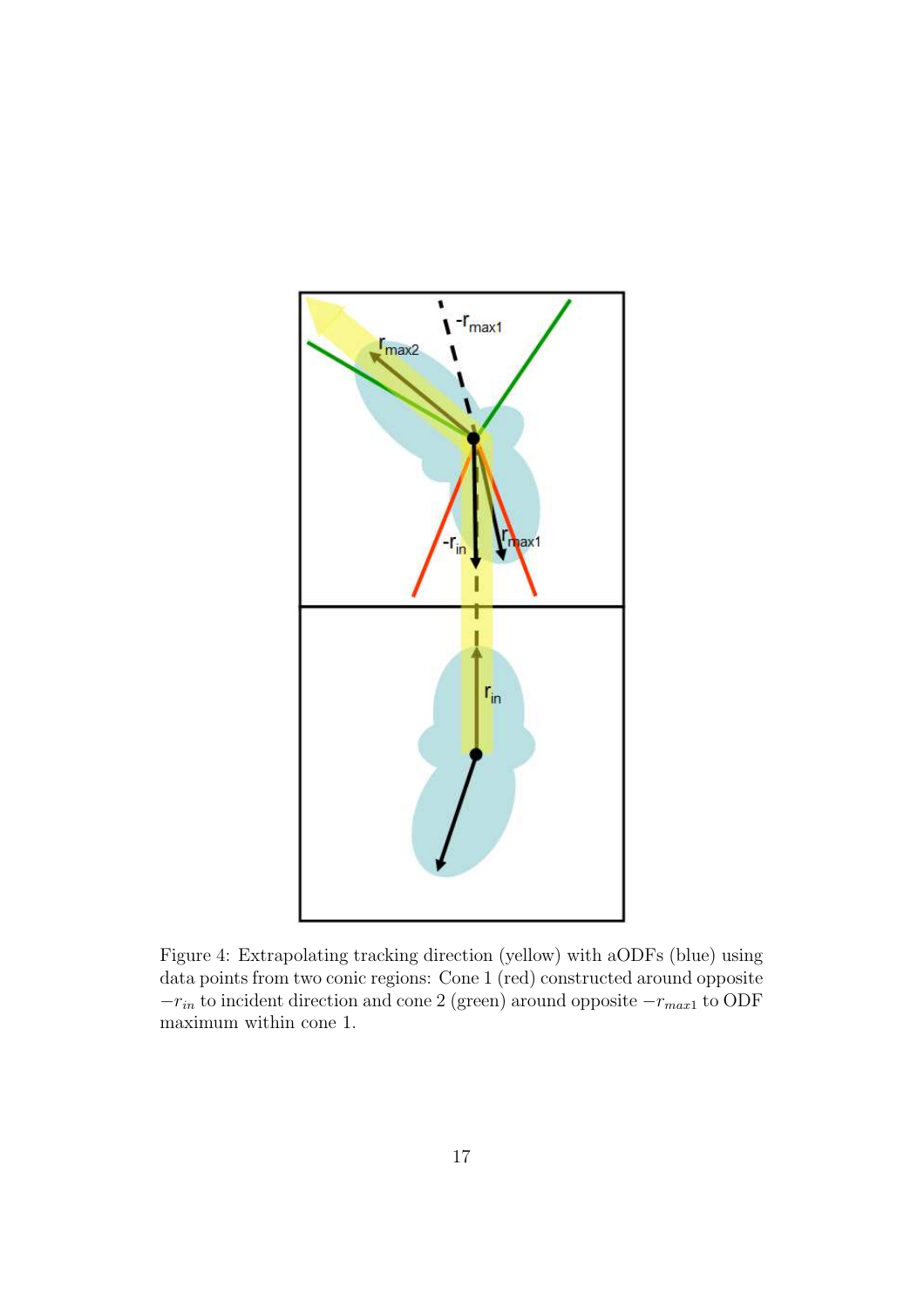

Figure 5: Regularization impact on ODF shape in a crossing area of the phantom: (a) phantom shape (GFA values) with region of interest (green) and seed regions (red, yellow), (b) original ODFs in region of interest, (c) ODFs in region of interest after application of CB-REG with  $\sigma_d = 2.5$  voxel and  $\sigma_{\delta} = 20$  , (d) ODFs in region of interest after application of CB-REG with  $\sigma_d = 3.0$  voxel and  $\sigma_{\delta} = 10$ .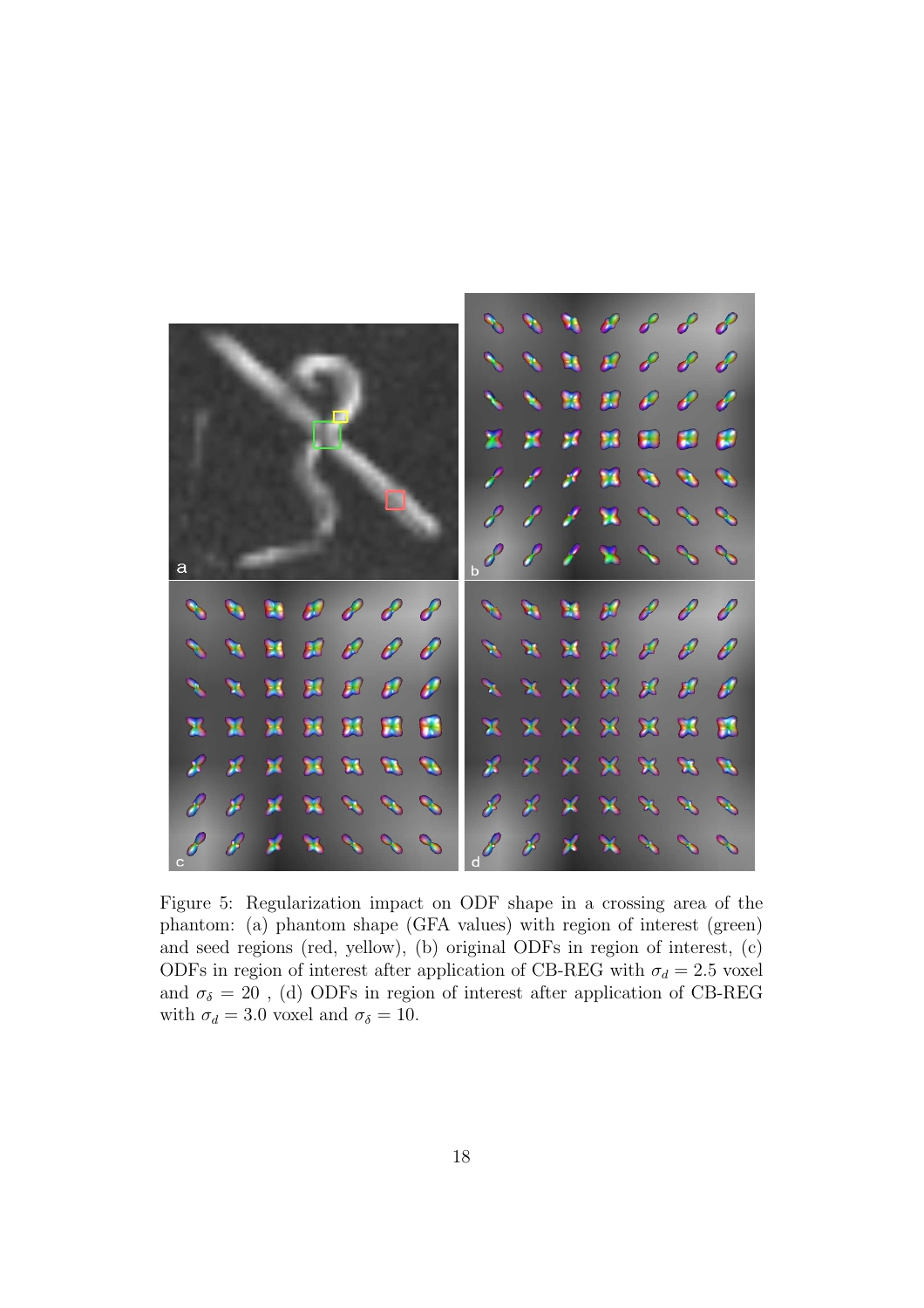

Figure 6: Tracking result from phantom study with ODFs from different regularization methods: (a) FRT and Gaussian kernel ( $\sigma = 15^{\circ}$ ), (b) spherical harmonics approximation ( $l = 8$ ) + Laplace-Beltrami operator ( $\lambda = 0.006$ ), and (c) CB-REG with  $\sigma_d=3.0 \: voxel$  and  $\sigma_\delta=10.$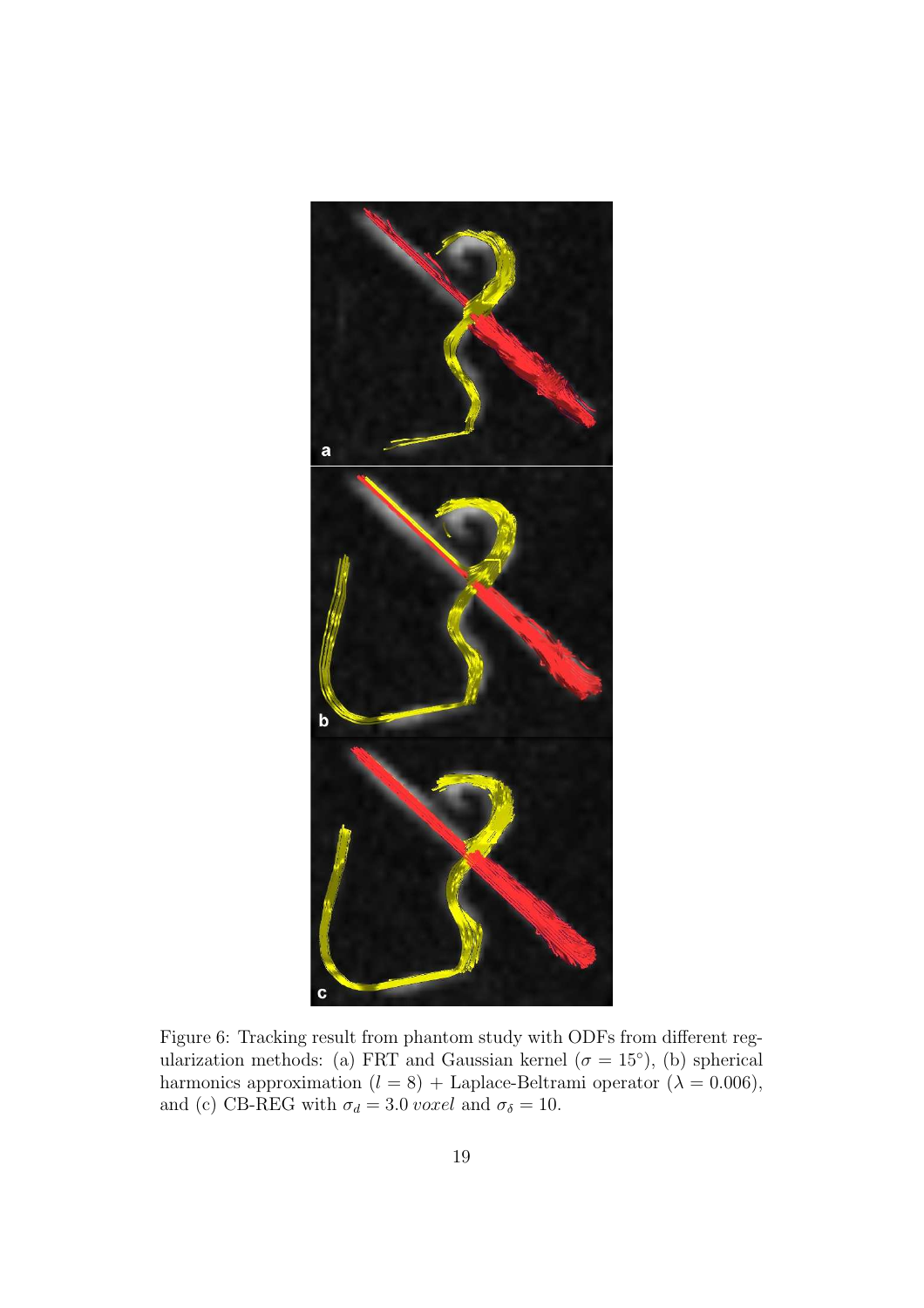

Figure 7: Tracking results of a high-curvature pathway from the phantom study: (a) without CB-REG, (b) with asymmetric CB-REG and symmetric tracking algorithm, (c) with asymmetric CB-REG and asymmetric tracking.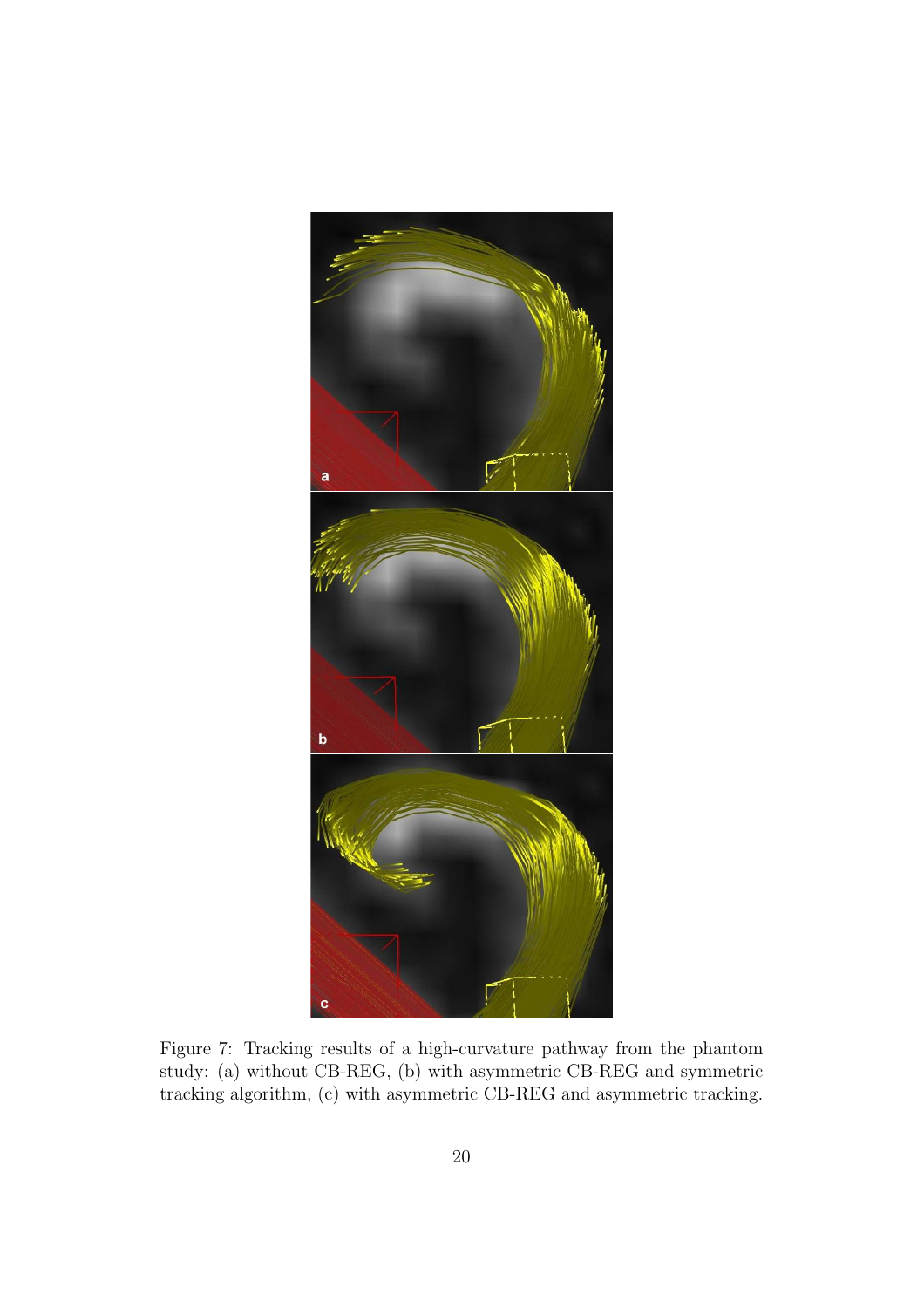

Figure 8: Anatomic sketch of optical tract with Meyer's loop and LGN, viewed from below.